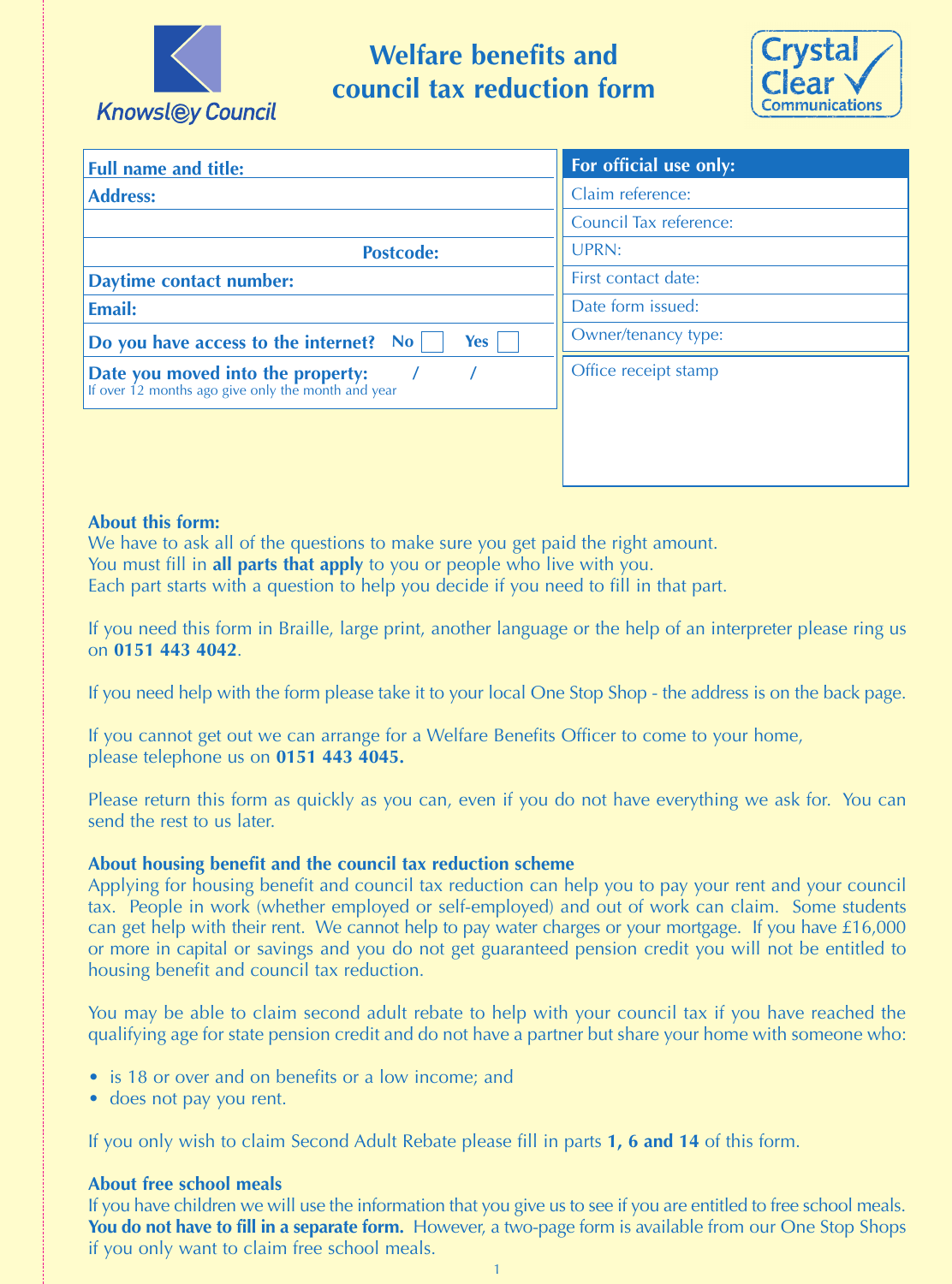| Part 1                                                                                                                                                                                                                    | About you and your partner                                          |                                                               |
|---------------------------------------------------------------------------------------------------------------------------------------------------------------------------------------------------------------------------|---------------------------------------------------------------------|---------------------------------------------------------------|
| Part 1a<br>Do you have a partner who normally lives with you?<br>(A partner is someone you are married to, a civil partner or someone<br>you live with as though you are married or civil partners).                      | <b>No</b>                                                           | <b>Yes</b>                                                    |
| If 'Yes', give your partner's full name and title                                                                                                                                                                         |                                                                     |                                                               |
| Part 1b                                                                                                                                                                                                                   | Please answer the following questions for both you and your partner |                                                               |
| Date of birth                                                                                                                                                                                                             | You<br><b>Numbers</b><br>Letter<br>Letters                          | <b>Your partner</b><br><b>Numbers</b><br>Letters<br>Letter    |
| <b>National Insurance number</b><br>We need your National Insurance<br>number before we can pay you.<br>Tick this box if you do not have a<br>National Insurance number or cannot find it.                                |                                                                     |                                                               |
| Have you or your partner come to<br>live in England, Northern Ireland,<br><b>Scotland, Wales, the Republic of</b><br>Ireland, the Channel Islands or the<br>Isle of Man in the last 2 years?<br>What is your nationality? | <b>No</b><br>$Yes \mid$                                             | <b>No</b><br><b>Yes</b>                                       |
| If your nationality is not British, on<br>what date did you last enter the UK?<br>The UK is England, Northern Ireland, Scotland and Wales.                                                                                |                                                                     |                                                               |
| Have you moved home in<br>the last 12 months?                                                                                                                                                                             | <b>No</b><br><b>Yes</b>                                             | <b>Yes</b><br>N <sub>0</sub>                                  |
| Tell us your last address.                                                                                                                                                                                                |                                                                     |                                                               |
|                                                                                                                                                                                                                           |                                                                     |                                                               |
|                                                                                                                                                                                                                           | <b>Postcode</b>                                                     | <b>Postcode</b>                                               |
| Did you or your partner own this<br>property?                                                                                                                                                                             | Yes<br><b>No</b>                                                    | <b>No</b><br><b>Yes</b>                                       |
| If 'Yes', have you sold the property?                                                                                                                                                                                     | We will contact<br><b>No</b><br><b>Yes</b><br>you about this.       | We will contact<br><b>No</b><br><b>Yes</b><br>you about this. |
| Do you currently own, or rent out<br>a property                                                                                                                                                                           | <b>No</b><br>We will contact<br>$Yes \mid$<br>you about this.       | We will contact<br><b>Yes</b><br><b>No</b><br>you about this. |
| Have you or your partner claimed<br>housing benefit or help with your council<br>tax before?                                                                                                                              | Yes<br>N <sub>o</sub>                                               | <b>No</b><br><b>Yes</b>                                       |
| If 'Yes', when did you last claim?                                                                                                                                                                                        |                                                                     |                                                               |
| What name did you claim in?                                                                                                                                                                                               |                                                                     |                                                               |
| What address did you claim for?                                                                                                                                                                                           |                                                                     |                                                               |
| Which council did you claim from?                                                                                                                                                                                         |                                                                     |                                                               |
| Have you told this council that<br>you have left the property?                                                                                                                                                            | <b>No</b><br>$Yes \mid$                                             | <b>No</b><br><b>Yes</b>                                       |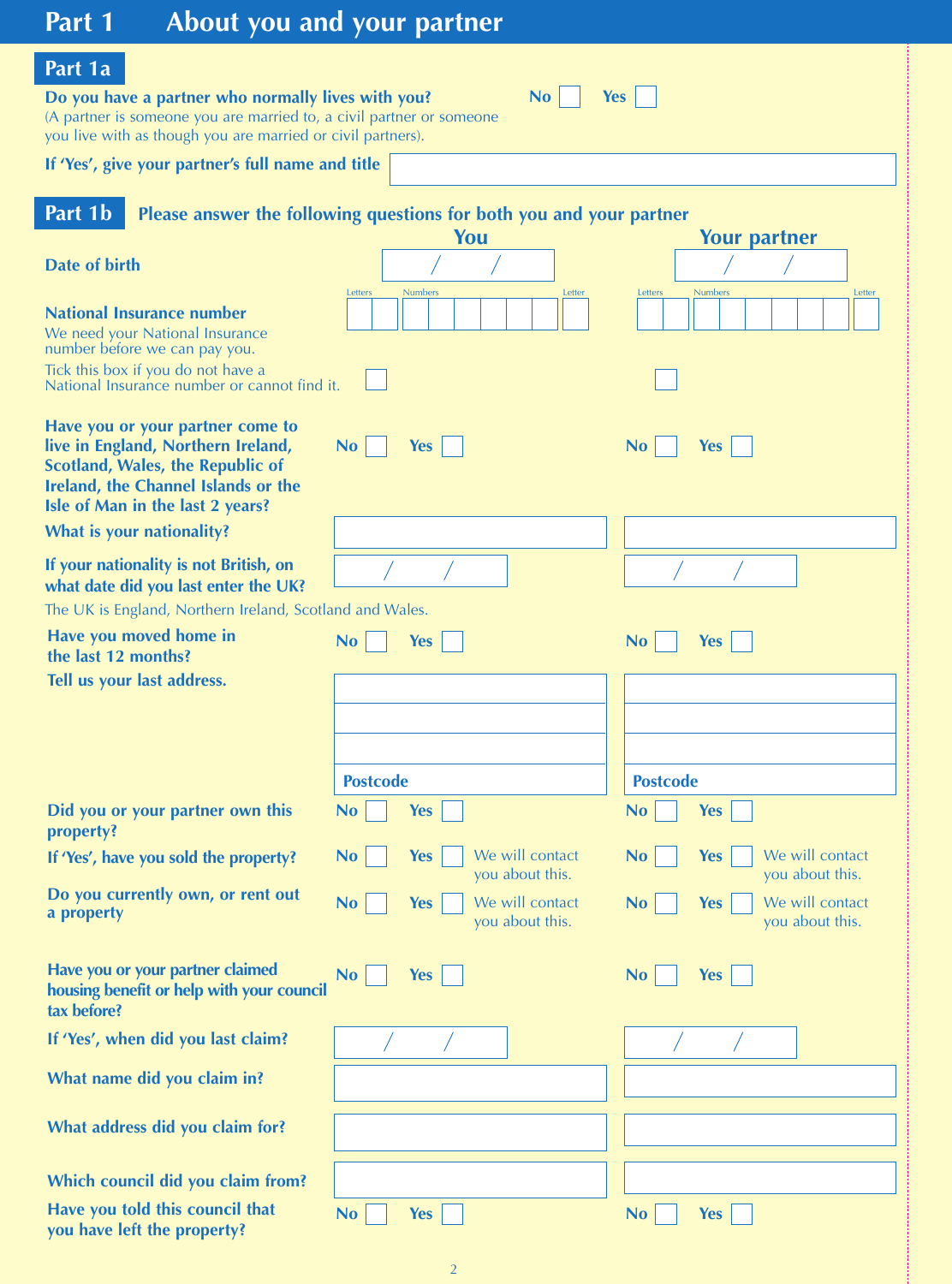| Part 2<br>About your benefits, pensions and credits                                                                                                                                                                                                                                                                                                                                                                                                                                                                                     |                                      |                     |
|-----------------------------------------------------------------------------------------------------------------------------------------------------------------------------------------------------------------------------------------------------------------------------------------------------------------------------------------------------------------------------------------------------------------------------------------------------------------------------------------------------------------------------------------|--------------------------------------|---------------------|
| Part 2a<br>Income support, income-based jobseekers allowance, income-related<br>employment support allowance, guaranteed pension credit and universal credit.<br>Do you or your partner get income support, income-based jobseekers<br>N <sub>o</sub><br>allowance, income-related employment support allowance,<br><b>Waiting to hear</b><br>guaranteed pension credit or universal credit?                                                                                                                                            | <b>Yes</b><br>When did<br>you claim? |                     |
| Part 2b Attendance allowance, care component of disability living allowance or daily                                                                                                                                                                                                                                                                                                                                                                                                                                                    |                                      |                     |
| living element of personal independence payment                                                                                                                                                                                                                                                                                                                                                                                                                                                                                         |                                      |                     |
| If you get one of the benefits in part 2a you will usually be entitled to full housing and/or council tax reduction.<br>However, if you have other adults living with you, such as grown up sons or daughters, we have to make a<br>deduction from your benefit because they are expected to help pay towards rent and council tax. We will not<br>make a deduction if you or your partner get attendance allowance, the care component of disability living<br>allowance or the daily living element of personal independence payment. |                                      |                     |
| Do you or your partner receive attendance allowance, the care component of disability<br>living allowance or the daily living element of personal independence payment?                                                                                                                                                                                                                                                                                                                                                                 | <b>No</b>                            | <b>Yes</b>          |
| Are you or your partner registered blind?<br><b>Yes</b><br>N <sub>o</sub>                                                                                                                                                                                                                                                                                                                                                                                                                                                               |                                      |                     |
| Do you want future letters to be sent in large print or Braille? No<br><b>Yes</b>                                                                                                                                                                                                                                                                                                                                                                                                                                                       | Large print<br>Yes                   | <b>Braille</b>      |
| Part 2c Other benefits, pensions and allowances                                                                                                                                                                                                                                                                                                                                                                                                                                                                                         |                                      |                     |
| Do you or your partner get any of the following?                                                                                                                                                                                                                                                                                                                                                                                                                                                                                        | You                                  | <b>Your partner</b> |
| Bereavement benefits, including widowed parent's allowance.                                                                                                                                                                                                                                                                                                                                                                                                                                                                             |                                      |                     |
| Disability living allowance or personal independence payment (mobility component)                                                                                                                                                                                                                                                                                                                                                                                                                                                       |                                      |                     |
| Incapacity benefit, or employment and support allowance (contribution based)                                                                                                                                                                                                                                                                                                                                                                                                                                                            |                                      |                     |
| Industrial injuries disablement benefit.                                                                                                                                                                                                                                                                                                                                                                                                                                                                                                |                                      |                     |
| Severe disablement allowance.                                                                                                                                                                                                                                                                                                                                                                                                                                                                                                           |                                      |                     |
| Job seekers allowance (contribution based).                                                                                                                                                                                                                                                                                                                                                                                                                                                                                             |                                      |                     |
| <b>Statutory sick pay.</b>                                                                                                                                                                                                                                                                                                                                                                                                                                                                                                              |                                      |                     |
| Statutory maternity, paternity or adoption allowance.                                                                                                                                                                                                                                                                                                                                                                                                                                                                                   |                                      |                     |
| <b>Tax credits.</b>                                                                                                                                                                                                                                                                                                                                                                                                                                                                                                                     |                                      |                     |
| <b>Retirement pension.</b>                                                                                                                                                                                                                                                                                                                                                                                                                                                                                                              |                                      |                     |
| Private pension, or pension from an employer (for yourself or a partner).                                                                                                                                                                                                                                                                                                                                                                                                                                                               |                                      |                     |
| Pension credit (the savings credit part).                                                                                                                                                                                                                                                                                                                                                                                                                                                                                               |                                      |                     |
| War pensions - war, disablement or widow/widowers pensions or benefits.                                                                                                                                                                                                                                                                                                                                                                                                                                                                 |                                      |                     |
| Do you or your partner get carers allowance?<br><b>No</b><br><b>Yes</b><br>If this has recently stopped because the person you                                                                                                                                                                                                                                                                                                                                                                                                          | <b>No</b>                            | <b>Yes</b>          |
| were caring for is now deceased, please tell us when<br>they passed away                                                                                                                                                                                                                                                                                                                                                                                                                                                                |                                      |                     |
| Does anyone get carer's allowance<br><b>Yes</b><br><b>No</b><br>for looking after you or your partner?                                                                                                                                                                                                                                                                                                                                                                                                                                  | <b>No</b>                            | <b>Yes</b>          |
| If 'Yes', tell us their name and address                                                                                                                                                                                                                                                                                                                                                                                                                                                                                                |                                      |                     |
| Are you or your partner getting or waiting to hear<br><b>No</b><br><b>Yes</b><br>about any other benefit, pension or credit that is                                                                                                                                                                                                                                                                                                                                                                                                     | <b>No</b>                            | <b>Yes</b>          |
| not listed above?<br>If 'Yes', tell us the name of the benefit.                                                                                                                                                                                                                                                                                                                                                                                                                                                                         |                                      |                     |

#### Please note:

**You do not usually need to provide proof for most of the above benefits, pensions and credits, as we can check for them. We will contact you if we cannot confirm the details.** 

**However, you** will need to provide proof of any private pension, pension from an employer, industrial injuries disablement benefit, war disablement pension or war widow's pension **you get, as we cannot check for these.** 

3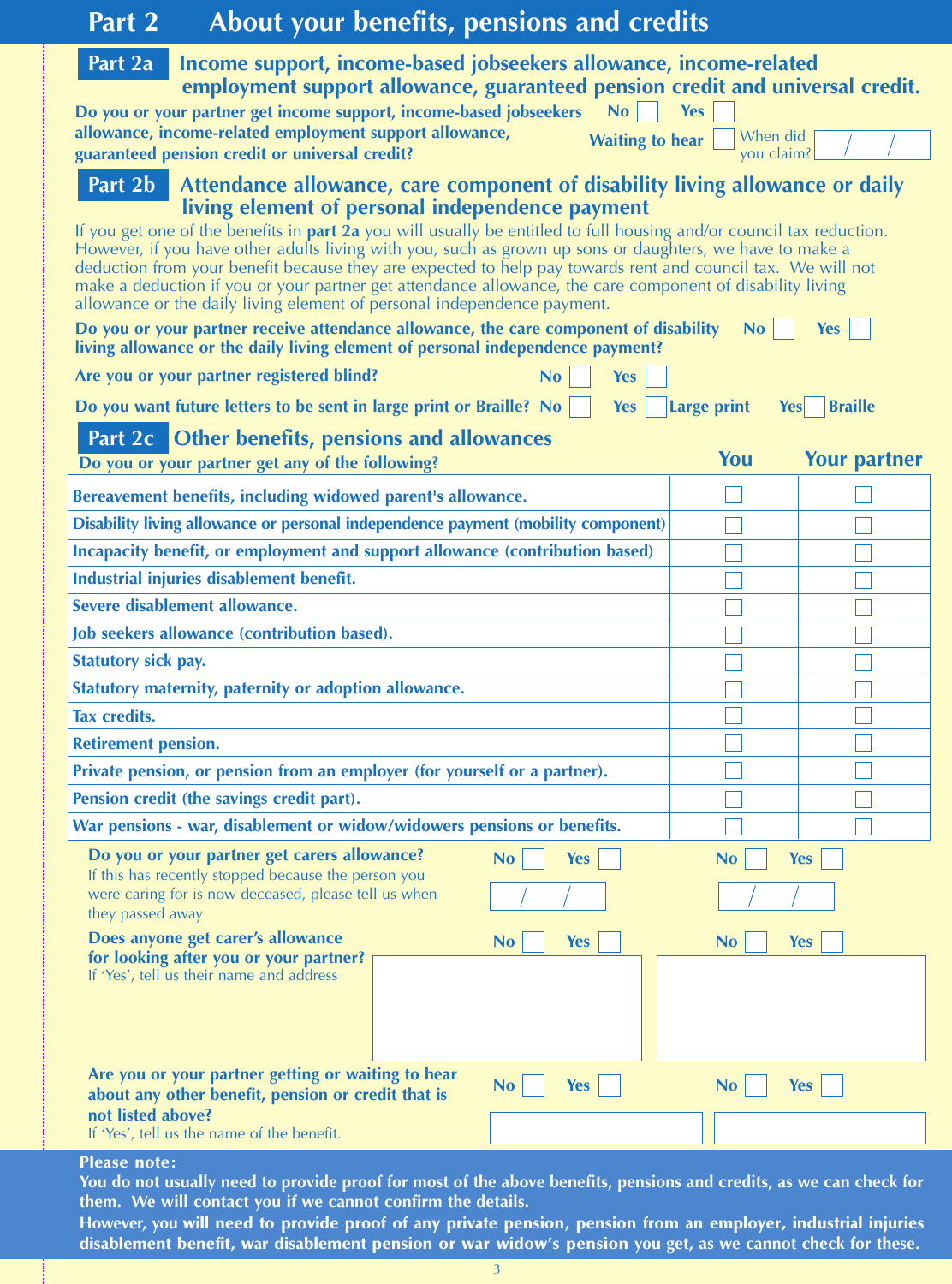# **Part 3 About work and other income**

If you get income support, income-based jobseekers allowance, income-related employment support allowance, guaranteed pension credit or universal credit you do not have to fill in this part, go to **part 5**.

| Part 3a<br><b>About work and self-employment</b>                                                            |                            |                         |
|-------------------------------------------------------------------------------------------------------------|----------------------------|-------------------------|
|                                                                                                             | You                        | <b>Your partner</b>     |
| Are you or your partner working<br>for an employer, self-employed or                                        | <b>No</b><br>Go to part 3e | <b>No</b>               |
| doing any other work?                                                                                       | <b>Yes</b>                 | <b>Yes</b>              |
| (such as voluntary or any other work, even if it isn't paid)<br>If 'Yes' tell us if you are working         |                            |                         |
| for; an employer, self employed or                                                                          |                            |                         |
| doing other work                                                                                            |                            |                         |
| How many jobs do you have?<br>Please give details of additional jobs in                                     |                            |                         |
| part 11, if needed.                                                                                         |                            |                         |
| What is your employer's name,                                                                               |                            |                         |
| address and telephone number?<br>(If you are self-employed give your                                        |                            |                         |
| business address and phone number)                                                                          |                            |                         |
|                                                                                                             |                            |                         |
| When did you start this job or self                                                                         |                            |                         |
| employment?                                                                                                 |                            |                         |
| How many hours a week do you<br>usually work?                                                               |                            |                         |
| If your job is due to end tell us<br>what date it will end                                                  |                            |                         |
| Do you get paid, including<br>expenses or tips?                                                             | <b>No</b><br><b>Yes</b>    | <b>No</b><br><b>Yes</b> |
| How often do you get paid?                                                                                  |                            |                         |
| (Weekly, fortnightly, 4 weekly,<br>monthly, other - please state)                                           |                            |                         |
| How much do you get paid? Deduct                                                                            | £                          | £                       |
| tax and national insurance if you pay it                                                                    |                            |                         |
| When will your next pay rise be?<br>(if you don't yet know you must tell us<br>as soon as it does increase) |                            |                         |
| Do you get any regular overtime,                                                                            | <b>No</b><br><b>Yes</b>    | <b>No</b><br><b>Yes</b> |
| bonuses or commission?<br>If 'Yes', tell us how much and                                                    | £                          | £                       |
| how often it is paid                                                                                        | <b>Every</b>               | <b>Every</b>            |
| Are you getting statutory sick pay,                                                                         |                            |                         |
| statutory maternity pay, statutory<br>paternity pay or statutory adoption                                   | <b>No</b><br><b>Yes</b>    | No<br><b>Yes</b>        |
| pay from your employer?<br>If 'Yes', when is it due to end?                                                 |                            |                         |
| Are you getting any company sick pay                                                                        | <b>No</b><br><b>Yes</b>    | <b>No</b><br><b>Yes</b> |
| or maternity pay from your employer?                                                                        |                            |                         |
| If 'Yes', when is it due to end?                                                                            |                            |                         |

Proof of wages: You have to give us your last 5 weekly, 3 fortnightly or 2 monthly payslips for each job.

**Do not delay putting your claim form in if you do not have all the payslips, give us what you have and tell us when you will be able to give us the rest. For voluntary work we need a letter from the company to confirm the details you have told us. Repayment of expenses are not counted as income.**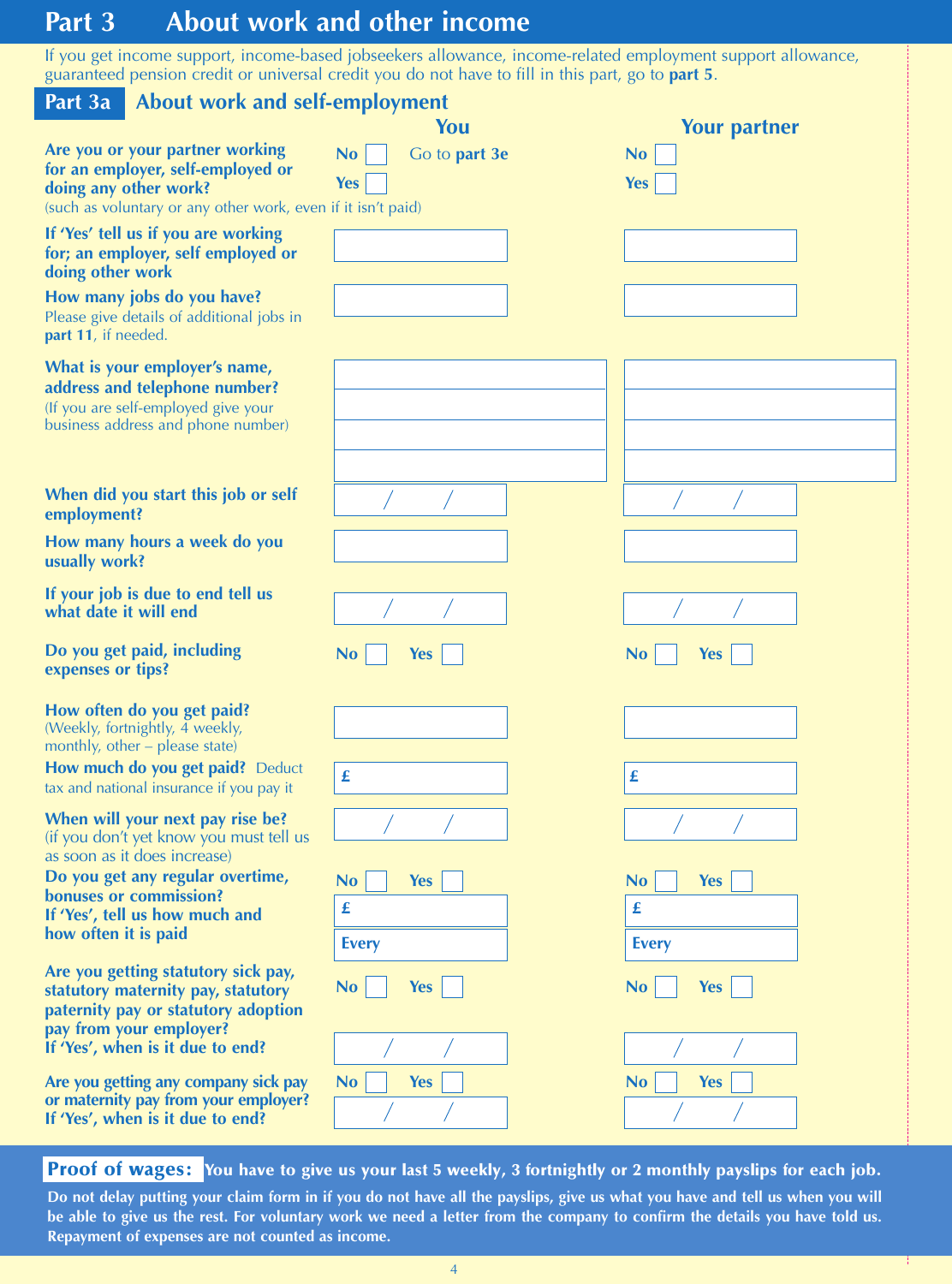| Part 3b                                                                                                                 | About your self-employment                                                                                                                                                                                                                                                              |                                                                                                                                                                                                              |
|-------------------------------------------------------------------------------------------------------------------------|-----------------------------------------------------------------------------------------------------------------------------------------------------------------------------------------------------------------------------------------------------------------------------------------|--------------------------------------------------------------------------------------------------------------------------------------------------------------------------------------------------------------|
|                                                                                                                         | You                                                                                                                                                                                                                                                                                     | <b>Your partner</b>                                                                                                                                                                                          |
| Do you use part of your home<br>for business purposes?                                                                  | N <sub>o</sub><br><b>Yes</b>                                                                                                                                                                                                                                                            | <b>No</b><br><b>Yes</b>                                                                                                                                                                                      |
| Do you have any<br>business partners?<br>If 'Yes', tell us their<br>name and address                                    | <b>No</b><br><b>Yes</b><br><b>Name</b>                                                                                                                                                                                                                                                  | <b>Yes</b><br><b>No</b>                                                                                                                                                                                      |
|                                                                                                                         | <b>Address</b><br><b>Postcode</b>                                                                                                                                                                                                                                                       | <b>Postcode</b>                                                                                                                                                                                              |
|                                                                                                                         |                                                                                                                                                                                                                                                                                         |                                                                                                                                                                                                              |
| Do you get a business<br>start-up allowance?                                                                            | <b>Yes</b><br><b>No</b>                                                                                                                                                                                                                                                                 | <b>Yes</b><br><b>No</b>                                                                                                                                                                                      |
| If 'Yes', tell us how much                                                                                              | £<br><b>Every</b>                                                                                                                                                                                                                                                                       | £<br><b>Every</b>                                                                                                                                                                                            |
| and how often you get this                                                                                              |                                                                                                                                                                                                                                                                                         |                                                                                                                                                                                                              |
|                                                                                                                         | Proof of self-employed earnings: please provide your trading accounts for the last 12 months.<br>If you don't have these call into any of our One Stop Shops, or ring 0151 443 4042 and ask for a self<br>employed form to give information about your business income and expenditure. |                                                                                                                                                                                                              |
| Any other income<br>Part 3c                                                                                             |                                                                                                                                                                                                                                                                                         |                                                                                                                                                                                                              |
| Do you have, or expect to<br>receive any other income<br>you have not told us about?                                    | No<br>Please give details<br><b>Yes</b><br>in part 11                                                                                                                                                                                                                                   | <b>No</b><br><b>Yes</b><br>Please give details<br>in part 11                                                                                                                                                 |
| Part 3d                                                                                                                 | <b>Child care costs and other expenses</b>                                                                                                                                                                                                                                              |                                                                                                                                                                                                              |
| Do you or your partner pay child<br>minding costs to a registered<br>childminder, a nursery or an after<br>school club? | <u>in the second contract of the second second contract of the second second second second second second second second</u><br>£<br><b>Yes</b><br><b>No</b><br><b>Every</b>                                                                                                              | You will need to provide proof of the<br>amount you pay and how often, such as a<br>letter from the childminder, nursery or<br>after school club, even if you have given<br>this information to tax credits. |
| Do you pay into a private                                                                                               | <b>No</b><br><b>Yes</b>                                                                                                                                                                                                                                                                 | <b>Yes</b><br><b>No</b>                                                                                                                                                                                      |
| pension scheme?<br>If 'Yes', tell us how much and<br>how often you do this.                                             | £<br><b>Every</b>                                                                                                                                                                                                                                                                       | £<br><b>Every</b>                                                                                                                                                                                            |
| <b>About students</b><br>Part 3e                                                                                        |                                                                                                                                                                                                                                                                                         |                                                                                                                                                                                                              |
| Are you or your partner                                                                                                 |                                                                                                                                                                                                                                                                                         |                                                                                                                                                                                                              |
| a student?                                                                                                              | <b>No</b><br>Yes, full time                                                                                                                                                                                                                                                             | <b>No</b><br>Yes, full time                                                                                                                                                                                  |
|                                                                                                                         | Yes, part time                                                                                                                                                                                                                                                                          | Yes, part time                                                                                                                                                                                               |
| <b>Start date of course</b>                                                                                             |                                                                                                                                                                                                                                                                                         |                                                                                                                                                                                                              |
| Do you receive a:                                                                                                       | Grant?<br><b>Bursary?</b>                                                                                                                                                                                                                                                               | <b>Student Loan?</b>                                                                                                                                                                                         |

**We will need to see a copy of your award letter to confirm the type of course, the course start date and a breakdown of your loan, grant or bursary.**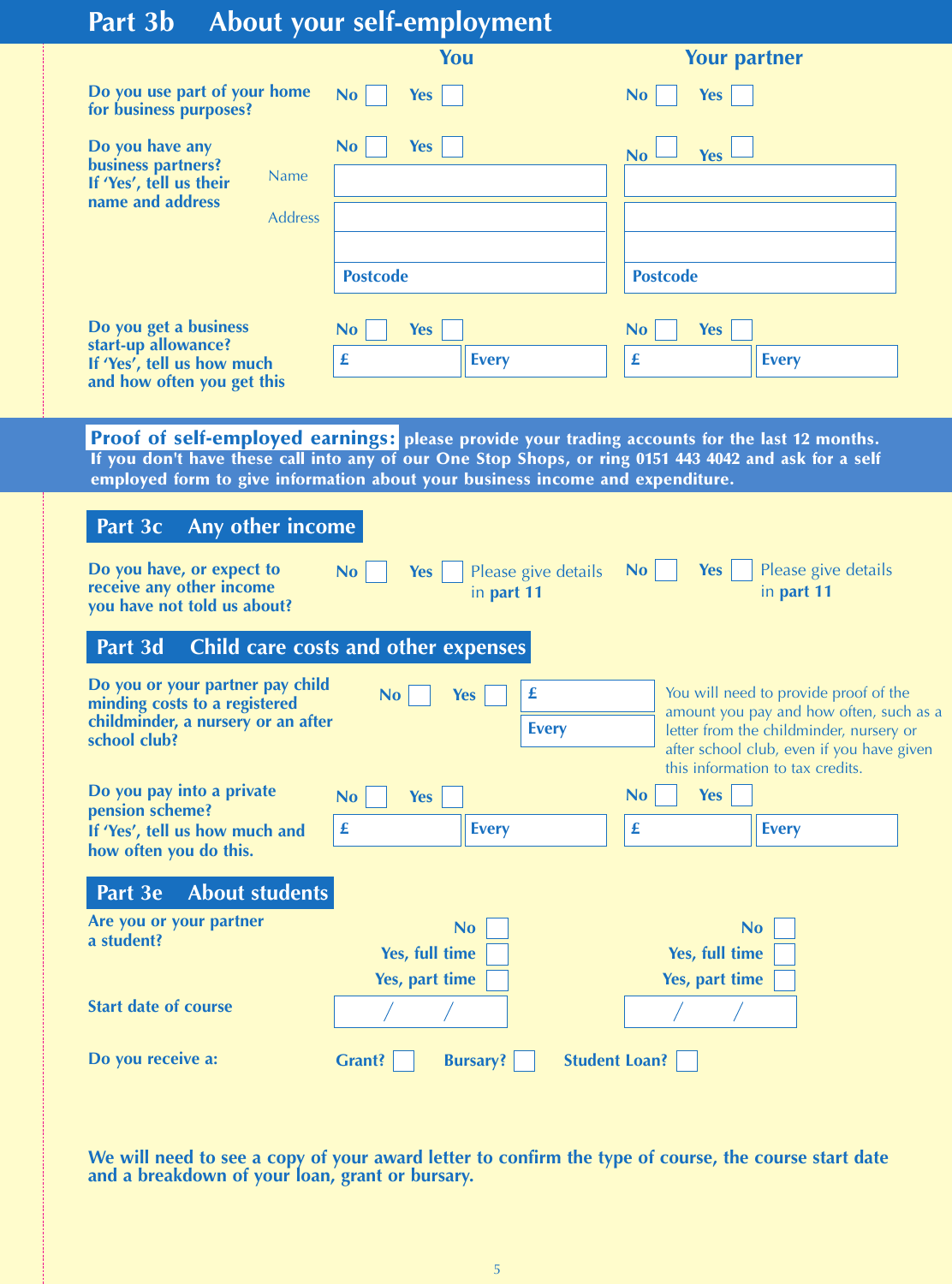# **Part 4 About bank accounts, savings and investments**

If you get income support, income-based jobseekers allowance, income-related employment support allowance, guaranteed pension credit or universal credit you do not have to fill in this part, **go to part 5.**

**If you do not receive any of the benefits listed above:** you must tell us if you or your partner have any bank accounts, savings, investments or property in the UK or abroad. This includes cash, current and savings accounts with a bank or building society, post office accounts, redundancy payments, premium bonds, national savings certificates and stocks and shares. It is important that you tell us about all accounts, even if you only use them for payment of wages, benefits or pensions. We regularly match data with the Department for Work and Pensions, and this will identify undeclared accounts.

#### **Do you or your partner have any of the following?**

|                                            | You                     | <b>Your partner</b>      |
|--------------------------------------------|-------------------------|--------------------------|
| <b>Bank accounts</b>                       | <b>Yes</b><br><b>No</b> | <b>No</b><br><b>Yes</b>  |
| How many accounts?                         |                         |                          |
| Who with?                                  |                         |                          |
| Total amount in accounts                   | $\mathbf f$             | $\pounds$                |
| <b>Account numbers</b>                     |                         |                          |
| <b>Building society accounts</b>           | <b>No</b><br><b>Yes</b> | <b>No</b><br><b>Yes</b>  |
| How many accounts?                         |                         |                          |
| Who with?                                  |                         |                          |
| Total amount in accounts                   | $\mathbf f$             | $\underline{\mathbf{f}}$ |
| <b>Account numbers</b>                     |                         |                          |
| <b>Post office accounts</b>                | <b>No</b><br><b>Yes</b> | <b>No</b><br><b>Yes</b>  |
| How many accounts?                         |                         |                          |
| Total amount in accounts                   | $\mathbf f$             | £                        |
| <b>Account numbers</b>                     |                         |                          |
|                                            |                         |                          |
| Unit trusts, ISAs, PEPs, Tessas, or Toisas | <b>No</b><br><b>Yes</b> | <b>No</b><br><b>Yes</b>  |
| How many accounts?                         |                         |                          |
| Who with?                                  |                         |                          |
| Total amount in accounts                   | $\mathbf f$             | £                        |
| <b>Account numbers</b>                     |                         |                          |
| <b>Income Bonds or Capital Bonds</b>       | <b>No</b><br><b>Yes</b> | <b>Yes</b><br><b>No</b>  |
| How many accounts?                         |                         |                          |
| Who with?                                  |                         |                          |
| Total amount in accounts                   | $\pounds$               | $\pounds$                |
| <b>Account numbers</b>                     |                         |                          |
| <b>National Savings Certificates</b>       | No<br><b>Yes</b>        | <b>No</b><br><b>Yes</b>  |
| Total value national savings               | $\pounds$               | $\underline{\mathbf{f}}$ |
| How many national savings certificates?    |                         |                          |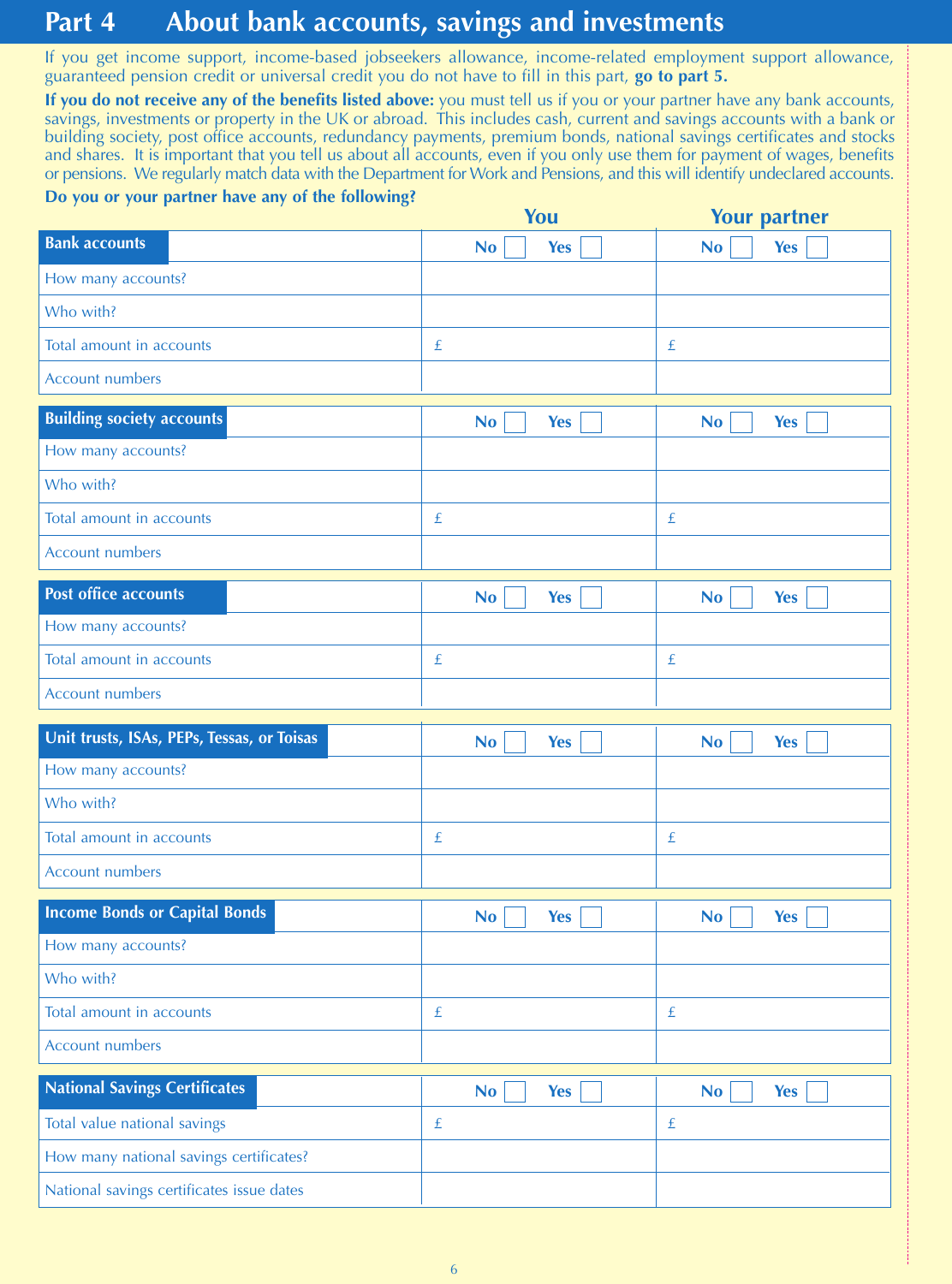# **Part 4 About bank accounts, savings and investments - continued**

|                                                                                                                                                | You                     | <b>Your partner</b>     |
|------------------------------------------------------------------------------------------------------------------------------------------------|-------------------------|-------------------------|
| <b>Premium bonds</b>                                                                                                                           | <b>No</b><br><b>Yes</b> | <b>No</b><br><b>Yes</b> |
| Number of premium bonds                                                                                                                        |                         |                         |
| Total value of premium bonds                                                                                                                   | $\pounds$               | $\pounds$               |
| <b>Stocks and shares</b>                                                                                                                       | <b>No</b><br><b>Yes</b> | <b>No</b><br><b>Yes</b> |
| Company name(s)                                                                                                                                |                         |                         |
| Number of share                                                                                                                                |                         |                         |
| <b>Total value</b>                                                                                                                             | $\pounds$               | $\pounds$               |
| Money or property held in trust                                                                                                                | <b>No</b><br><b>Yes</b> | <b>No</b><br><b>Yes</b> |
| <b>Give details</b>                                                                                                                            |                         |                         |
|                                                                                                                                                |                         |                         |
|                                                                                                                                                |                         |                         |
|                                                                                                                                                |                         |                         |
|                                                                                                                                                |                         |                         |
|                                                                                                                                                |                         |                         |
| <b>Total value</b>                                                                                                                             | $\pounds$               | $\pounds$               |
| Money from the sale of a house or money from a charity                                                                                         | <b>No</b><br><b>Yes</b> | <b>No</b><br><b>Yes</b> |
| <b>Give details</b>                                                                                                                            |                         |                         |
|                                                                                                                                                |                         |                         |
|                                                                                                                                                |                         |                         |
|                                                                                                                                                |                         |                         |
|                                                                                                                                                |                         |                         |
|                                                                                                                                                |                         |                         |
|                                                                                                                                                |                         |                         |
| <b>Total value</b>                                                                                                                             | $\pounds$               | £                       |
| Any other savings, capital or investments you have not<br>told us about above including redundancy payments                                    | <b>No</b><br><b>Yes</b> | <b>No</b><br><b>Yes</b> |
| and rent received from a property you own.                                                                                                     | <b>Give details</b>     |                         |
|                                                                                                                                                |                         |                         |
|                                                                                                                                                |                         |                         |
|                                                                                                                                                |                         |                         |
|                                                                                                                                                |                         |                         |
|                                                                                                                                                |                         |                         |
| <b>Total value</b>                                                                                                                             | £                       | $\pounds$               |
| Proof of capital, savings and investments. You normally only need to provide proof of your savings, capital and investments if the total value |                         |                         |

**is over £6,000 (£10,000 if you are pension age). If you have over £16,000 you cannot get housing benefit or council tax reduction.**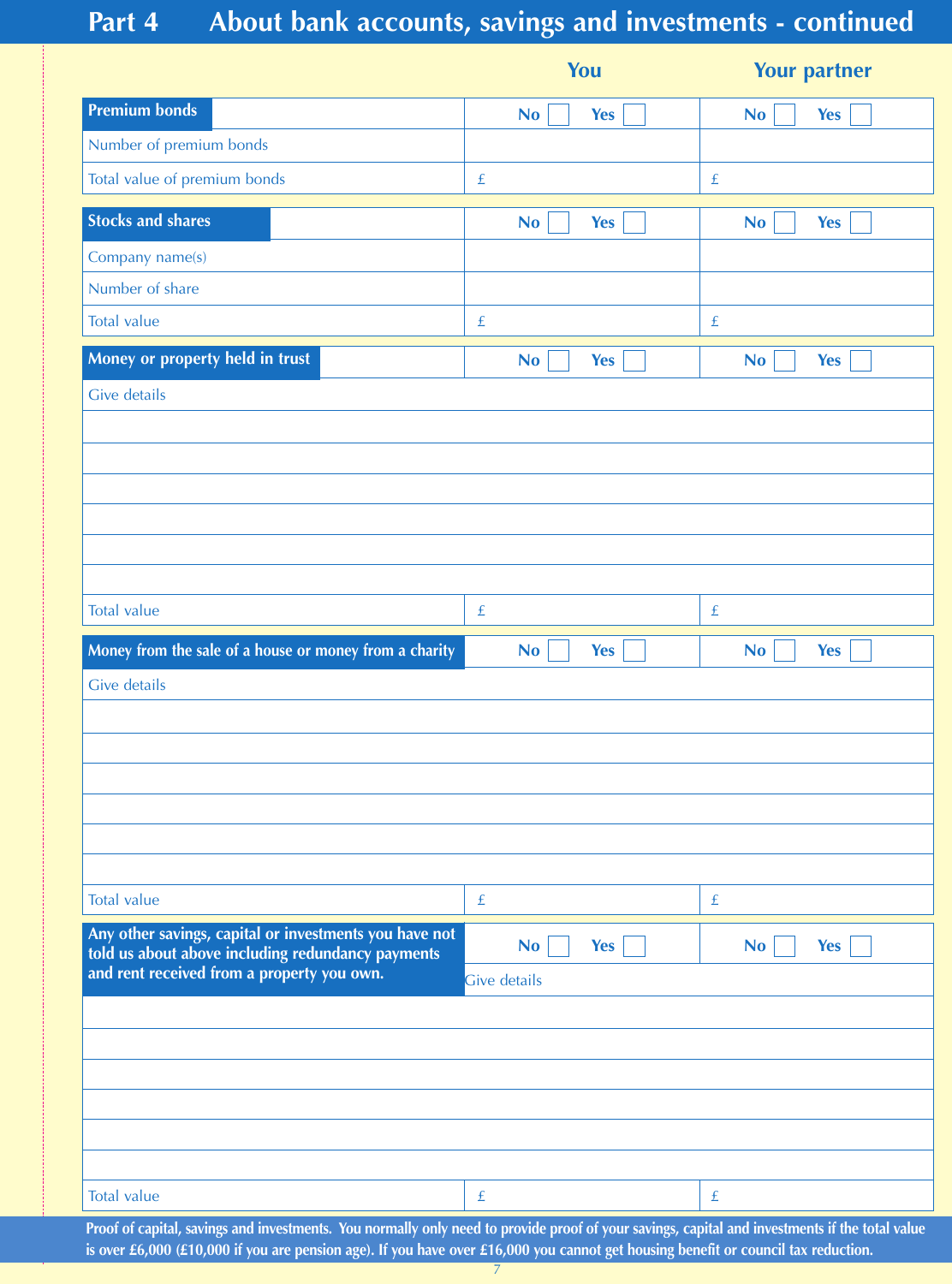# **Part 5 About children**

We need to know about **all children who live in your home** who are:

- **under 16;** or
- **aged 16 or 17** and registered on a **government training scheme;** or
- **aged 16, 17, 18 or 19** and in education doing a course not higher than GCE A level, SCE higher level or GNVQ (advanced).

| GNVQ (advanced).                                                                                                                                        |                                         |                                         |                                         |                                         |
|---------------------------------------------------------------------------------------------------------------------------------------------------------|-----------------------------------------|-----------------------------------------|-----------------------------------------|-----------------------------------------|
| Are there any children in your household<br>as described above? (If you need to tell us<br>about more than 4 children tell us about them<br>in part 11) |                                         | Go to part 6<br><b>No</b><br><b>Yes</b> | Tell us about them below.               |                                         |
|                                                                                                                                                         | <b>First child</b>                      | <b>Second child</b>                     | <b>Third child</b>                      | <b>Fourth child</b>                     |
| <b>Full name</b>                                                                                                                                        |                                         |                                         |                                         |                                         |
| <b>Date of birth</b>                                                                                                                                    |                                         |                                         |                                         |                                         |
| <b>Male or female</b>                                                                                                                                   |                                         |                                         |                                         |                                         |
| <b>Relationship to you</b><br>or your partner                                                                                                           |                                         |                                         |                                         |                                         |
| If you are not their<br>parent, are you their<br>guardian or foster<br>parent?                                                                          | <b>Guardian</b><br><b>Foster parent</b> | <b>Guardian</b><br><b>Foster parent</b> | <b>Guardian</b><br><b>Foster parent</b> | <b>Guardian</b><br><b>Foster parent</b> |
| Who gets the child<br>benefit for them?                                                                                                                 |                                         |                                         |                                         |                                         |
| Do they nomally<br>live with you? (If 'No',<br>we will contact you<br>about this)                                                                       | <b>No</b><br><b>Yes</b>                 | <b>No</b><br><b>Yes</b>                 | <b>No</b><br><b>Yes</b>                 | <b>No</b><br><b>Yes</b>                 |
| Does the child get<br>disability living<br>allowance?                                                                                                   | <b>No</b><br><b>Yes</b>                 | <b>No</b><br><b>Yes</b>                 | <b>No</b><br><b>Yes</b>                 | <b>No</b><br><b>Yes</b>                 |
| What is the name of<br>the school or nursery<br>your child goes to?                                                                                     |                                         |                                         |                                         |                                         |
| If the child is over 15<br>please give the date<br>you expect them to<br>leave school                                                                   |                                         |                                         |                                         |                                         |
|                                                                                                                                                         |                                         |                                         |                                         |                                         |

### **Free school meals**

We will use the information that you give us to work out if the children in your home qualify for free school meals. We will write to tell you about your entitlement.

If you do not want to receive free school meals, even if your children qualify for them, please tick the box below.

**I do not want to receive free school meals for my child or children, even if I qualify for them**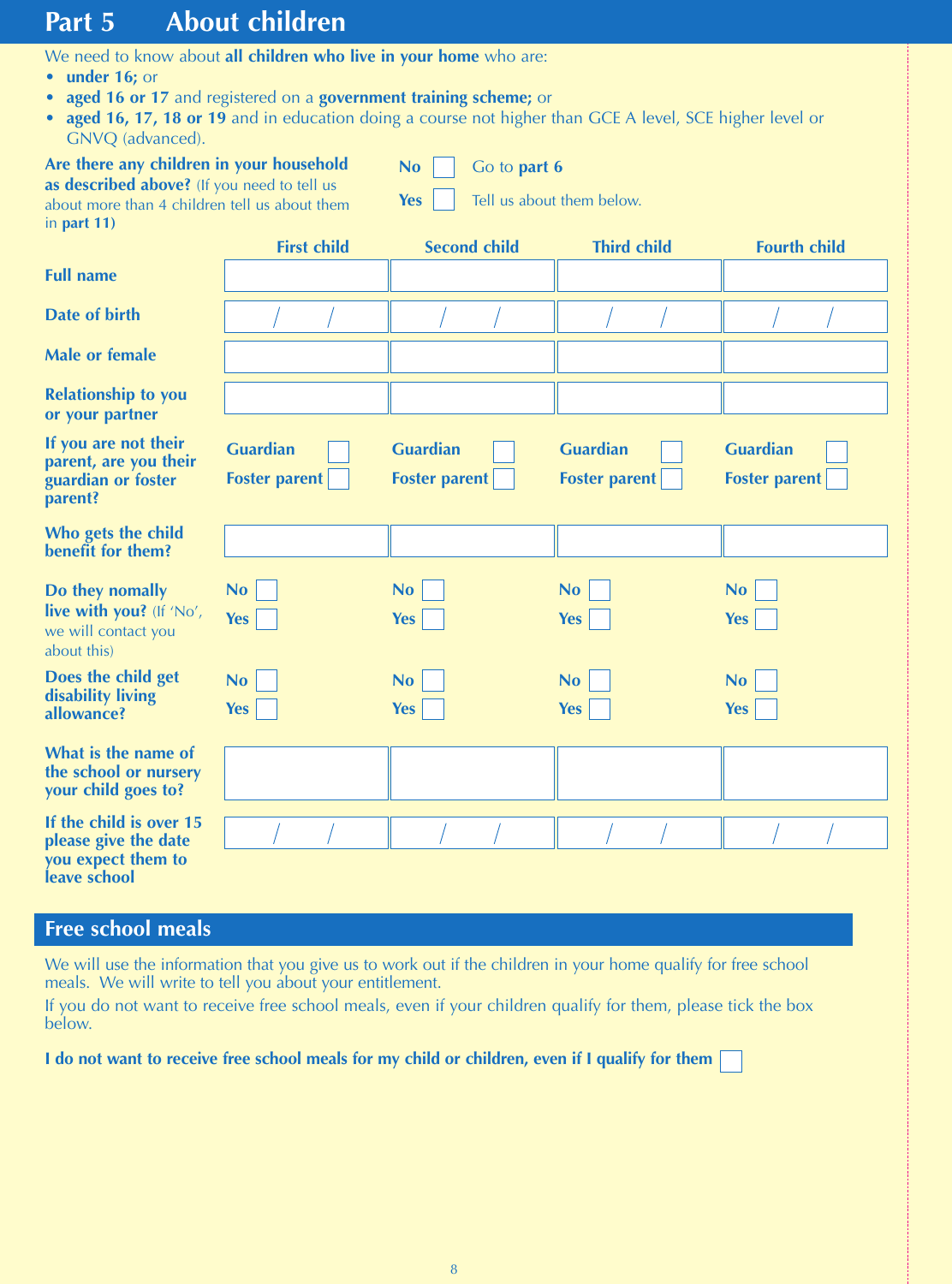# **Part 6 About other people who live in your home**

| Apart from the people you have              |
|---------------------------------------------|
| told us about in Parts 1 and 5, does        |
| anyone else live with you?                  |
| Include all other relatives, friends, joint |
| owners, joint tenants, boarders or lodgers. |

**No** Go to **part 7** 

**Yes Tell** us about them below. If there are more than four people tell us about them in **Part 11**

|                                                                                                                           | <b>First person</b>                     | <b>Second person</b>                           | <b>Third person</b>                            | <b>Fourth person</b>                              |
|---------------------------------------------------------------------------------------------------------------------------|-----------------------------------------|------------------------------------------------|------------------------------------------------|---------------------------------------------------|
| <b>Full name and title</b>                                                                                                |                                         |                                                |                                                |                                                   |
| <b>Date of birth</b>                                                                                                      |                                         |                                                |                                                |                                                   |
| <b>National Insurance</b><br>number                                                                                       | <b>Numbers</b><br>Letters               | <b>Letter Letters</b><br><b>Numbers</b>        | <b>Letter Letters</b><br><b>Numbers</b>        | <b>Letter Letters</b><br><b>Numbers</b><br>Letter |
| <b>Relationship to you</b><br>or your partner<br>(for example: aunt, brother, daughter, father, grandson, lodger, friend) |                                         |                                                |                                                |                                                   |
| If any of the above are<br>partners please tell us<br>their names (this is to                                             | <b>Name</b>                             |                                                | is the partner of                              |                                                   |
| make sure we only make<br>one non-dependant<br>deduction for each<br>partner couple)                                      | <b>Name</b>                             |                                                | is the partner of                              |                                                   |
| Do they get disability<br>living allowance or                                                                             | <b>First person</b><br><b>Yes</b><br>No | <b>Second person</b><br>Yes<br>No <sub>1</sub> | <b>Third person</b><br>Yes<br>$\overline{N_0}$ | <b>Fourth person</b><br>Yes<br>No                 |
| personal independence<br>payment? If 'Yes', say if<br>care/daily living, mobility                                         |                                         |                                                |                                                |                                                   |
| or both.<br>Amount $\mathbf{\mathbf{\mathbf{\epsilon}}}$                                                                  |                                         | £                                              | £                                              | £                                                 |
| Are they working?                                                                                                         | <b>No</b><br><b>Yes</b>                 | <b>No</b><br><b>Yes</b>                        | <b>No</b><br><b>Yes</b>                        | <b>No</b><br><b>Yes</b>                           |
| If 'Yes', what is their<br>gross pay and how                                                                              | £                                       | £                                              | £                                              | £                                                 |
| often are they paid?                                                                                                      | <b>Every</b>                            | <b>Every</b>                                   | <b>Every</b>                                   | <b>Every</b>                                      |
| How many hours a<br>week do they work?                                                                                    |                                         |                                                |                                                |                                                   |
| Are they claiming a<br>state benefit?                                                                                     | No<br><b>Yes</b>                        | No<br><b>Yes</b>                               | N <sub>o</sub><br><b>Yes</b>                   | N <sub>o</sub><br><b>Yes</b>                      |
| If 'Yes', tell us<br><b>Benefit</b><br>which benefit<br>they get.                                                         |                                         |                                                |                                                |                                                   |
| Are they a student?<br>You will need to<br>provide proof that they<br>are a student.                                      | <b>Yes</b><br>N <sub>o</sub>            | No<br><b>Yes</b>                               | <b>No</b><br><b>Yes</b>                        | <b>Yes</b><br>N <sub>o</sub>                      |
| Are they on a<br>government training                                                                                      | <b>Yes</b><br>N <sub>o</sub>            | <b>Yes</b><br><b>No</b>                        | <b>Yes</b><br><b>No</b>                        | <b>Yes</b><br><b>No</b>                           |
| scheme?<br><b>Start date</b>                                                                                              |                                         |                                                |                                                |                                                   |
| <b>End date</b>                                                                                                           |                                         |                                                |                                                |                                                   |
| If they are a boarder<br>or lodger do they pay                                                                            | <b>Yes</b><br><b>No</b>                 | <b>No</b><br><b>Yes</b>                        | <b>No</b><br><b>Yes</b>                        | <b>No</b><br><b>Yes</b>                           |
| you rent? If 'Yes', how<br>much each week?                                                                                | £                                       | £                                              | £                                              | £                                                 |
| Is heating included?                                                                                                      | <b>Yes</b><br><b>No</b>                 | <b>No</b><br><b>Yes</b>                        | <b>No</b><br><b>Yes</b>                        | <b>Yes</b><br><b>No</b>                           |
| <b>Are meals included?</b>                                                                                                | <b>No</b><br><b>Yes</b>                 | <b>Yes</b><br><b>No</b>                        | <b>Yes</b><br><b>No</b>                        | <b>Yes</b><br><b>No</b>                           |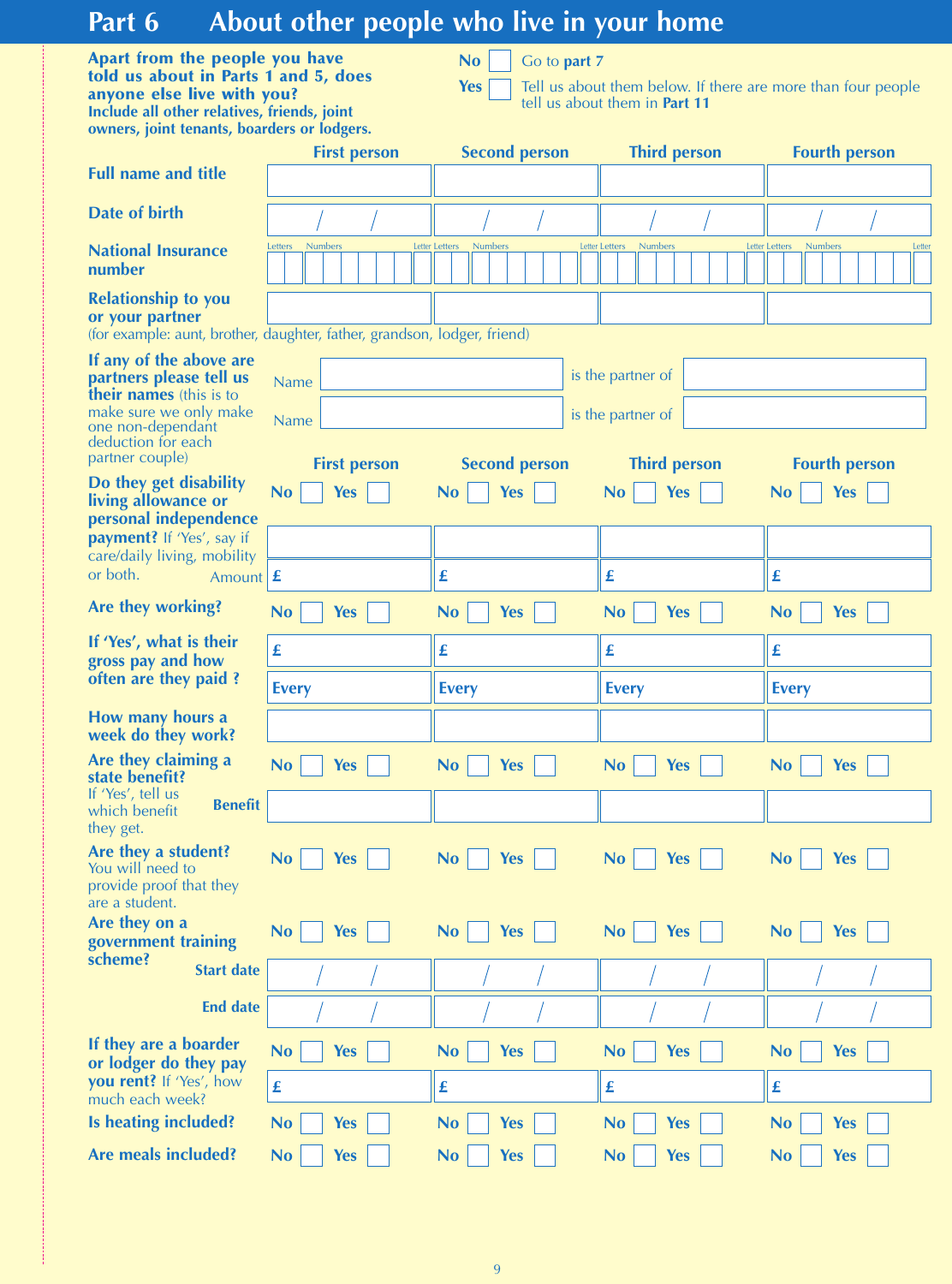| Part 7                                                                                                                       | About where you live                                                                                                      |  |
|------------------------------------------------------------------------------------------------------------------------------|---------------------------------------------------------------------------------------------------------------------------|--|
| Part 7a                                                                                                                      | <b>About living away from home</b>                                                                                        |  |
| Are you living away from<br>home at present?                                                                                 | go to <b>Part 7b</b><br><b>No</b><br><b>Yes</b>                                                                           |  |
| If 'Yes', tell us why you are                                                                                                |                                                                                                                           |  |
| not living at home<br>When did you last<br>live at home?                                                                     | When do you expect<br>to go back home?                                                                                    |  |
| Where do you live at<br>the moment?                                                                                          |                                                                                                                           |  |
| Have you rented your<br>home to someone else?                                                                                | <b>No</b><br><b>Yes</b>                                                                                                   |  |
| If 'Yes', tell us who lives there                                                                                            |                                                                                                                           |  |
| Part 7b                                                                                                                      | About paying rent for your home                                                                                           |  |
| Do you pay rent for<br>your home?                                                                                            | N <sub>o</sub><br>Go to part 10                                                                                           |  |
|                                                                                                                              | <b>Yes</b><br>Go to part 8                                                                                                |  |
| <b>About Rent</b><br>Part 8                                                                                                  |                                                                                                                           |  |
| What is your landlord's name and address?<br>By landlord we mean the person or company<br>who owns the property you live in. | <b>Postcode</b>                                                                                                           |  |
| If your landlord has an agent tell us                                                                                        |                                                                                                                           |  |
| their full name and address.<br>By agent we mean the person or company                                                       | <b>Postcode</b>                                                                                                           |  |
| you actually pay your rent to.                                                                                               |                                                                                                                           |  |
| Are you, your partner, any children<br>you are claiming for or any joint                                                     | <b>No</b>                                                                                                                 |  |
| tenant related to your landlord or<br>their partner, or to your landlord's                                                   | Who is related?<br><b>Yes</b>                                                                                             |  |
| agent or their partner?                                                                                                      | What is the relationship?                                                                                                 |  |
| mother, father-in-law, son-in-law, granddaughter and step-son).                                                              | (This includes related by marriage even if the marriage has ended. Some examples are: ex-wife, ex-husband, aunt, brother, |  |
| Have you or your partner previously<br>been the owners of this property?                                                     | <b>No</b><br><b>Yes</b>                                                                                                   |  |
| Are you or your partner a director<br>of your landlord's company?                                                            | <b>No</b>                                                                                                                 |  |
|                                                                                                                              | <b>Yes</b>                                                                                                                |  |

How much is your rent?

**How often do you pay your** 

**Do you have any weeks when you do not have to pay rent?**

**Does anyone else share the re with you?**

**May we discuss the progress of your claim with your landlord or their agent?**

| CVIOUSLY   | I VV                                                                                |
|------------|-------------------------------------------------------------------------------------|
| perty?     | <b>Yes</b>                                                                          |
| rector     | <b>No</b>                                                                           |
|            | <b>Yes</b>                                                                          |
| E?         | How long is your tenancy for?                                                       |
|            | £                                                                                   |
| rent?      | four weekly<br>calendar monthly<br>weekly                                           |
|            | other - please state                                                                |
| i you do   | <b>No</b>                                                                           |
|            | If 'Yes', how many weeks in a year?<br><b>Yes</b>                                   |
| nt:        | <b>No</b>                                                                           |
|            | <b>Yes</b><br>If 'Yes', tell us their name                                          |
|            | and relationship to you.                                                            |
| of your    | <b>No</b>                                                                           |
| eir agent? | (We will not discuss your personal or financial details, we will only<br><b>Yes</b> |

tell them if you have made a claim, if we have paid you or if we

need more information before we can pay you.)

10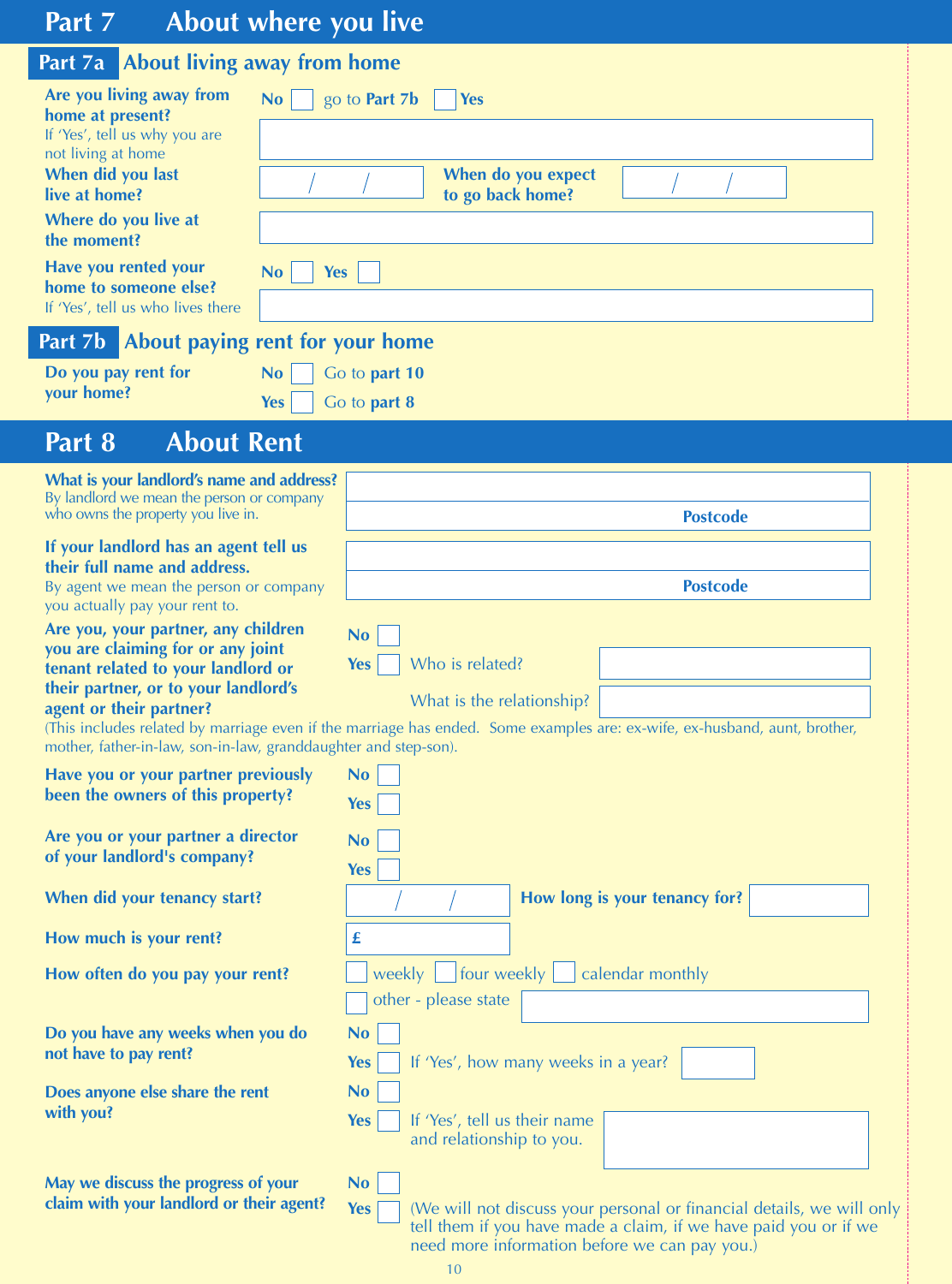# **Part 8 About Rent - continued**

|  | Part 8a About your accommodation |  |
|--|----------------------------------|--|
|  |                                  |  |

**How many bedrooms are in your home?** 

**Does anyone stay overnight, who does not live at your address, to provide care for you or your partner, if you have one?**

| L<br>er<br>Bernard (1990) |  |
|---------------------------|--|
|                           |  |

**Yes** Tell us more about this in **Part 11**

| Do you rent from: $\vert$ |
|---------------------------|
|---------------------------|

**A housing association?** Go to **Part 9 A private landlord?** Please fill in this part

| <b>TYPE OF</b><br><b>ACCOMMODATION</b>                                                                                                                                                                                                                            | <b>Room type</b>                                                                | Total no.<br>of Rooms                                  | <b>Shared Use</b><br><b>Sole Use</b>    |  |
|-------------------------------------------------------------------------------------------------------------------------------------------------------------------------------------------------------------------------------------------------------------------|---------------------------------------------------------------------------------|--------------------------------------------------------|-----------------------------------------|--|
| Detached house                                                                                                                                                                                                                                                    | <b>Living Room</b>                                                              |                                                        |                                         |  |
| <b>Terrace house</b>                                                                                                                                                                                                                                              | <b>Bedroom</b>                                                                  |                                                        |                                         |  |
| Semi-detached house                                                                                                                                                                                                                                               | <b>Bed-sitting room</b>                                                         |                                                        |                                         |  |
| Maisonette                                                                                                                                                                                                                                                        | Kitchen                                                                         |                                                        |                                         |  |
| Purpose built flat                                                                                                                                                                                                                                                | <b>Bathroom</b>                                                                 |                                                        |                                         |  |
| <b>Converted flat</b>                                                                                                                                                                                                                                             | <b>Toilet</b>                                                                   |                                                        |                                         |  |
| Flat over shop                                                                                                                                                                                                                                                    | Other                                                                           |                                                        |                                         |  |
| Room(s)                                                                                                                                                                                                                                                           | <b>Total number of</b>                                                          |                                                        |                                         |  |
| Hostel                                                                                                                                                                                                                                                            | rooms in property                                                               |                                                        |                                         |  |
| Other                                                                                                                                                                                                                                                             | If room(s), location in building                                                | $From \sqrt{\frac{1}{1}}$                              | Rear<br>Centre                          |  |
| <b>How many floors</b><br>No <sub>1</sub><br><b>Central Heating</b><br>Yes<br>$Yes \Box$<br>No<br><b>Garage</b><br>in building?<br><b>Which floors do</b><br><b>Parking</b><br><b>Garden</b><br>$Yes \Box$<br>No<br>$Yes \Box$<br>No <sub>1</sub><br>you live on? |                                                                                 |                                                        |                                         |  |
| <b>Furnished</b><br>Yes<br>$\overline{N_0}$                                                                                                                                                                                                                       | <b>Fully Furnished</b><br><b>Partly Furnished</b><br><b>Minimally Furnished</b> | Who is responsible for<br>decorating inside your home? | You<br><b>Landlord</b><br><b>Unsure</b> |  |

### **Are any of the following included in the rent? We will need to see proof of each amount you pay**

|                                                  | No | <b>Yes</b> | <b>Amount</b> | Don't<br>know |
|--------------------------------------------------|----|------------|---------------|---------------|
| breakfast $\Box$<br>midday [<br>Meals<br>evening |    |            |               |               |
| Council tax                                      |    |            | £             |               |
| <b>Heating</b>                                   |    |            | £             |               |
| Lighting                                         |    |            | £             |               |
| Hot water                                        |    |            | £             |               |
| Water charges                                    |    |            | £             |               |
| Gas/electricity for cooking                      |    |            | £             |               |
| Cleaning of accommodation                        |    |            | £             |               |
| Cleaning of common areas                         |    |            | £             |               |
| Furniture                                        |    |            | £             |               |
| Laundry equipment                                |    |            | £             |               |
| Laundering by landlord                           |    |            | £             |               |
| Gardening, porter or estate staff                |    |            | £             |               |
| Lift                                             |    |            | £             |               |
| General counselling and support services         |    |            | £             |               |
| Emergency alarm systems                          |    |            | £             |               |
| Nursing and personal care                        |    |            | £             |               |
| Other - please give details in part 11           |    |            | £             |               |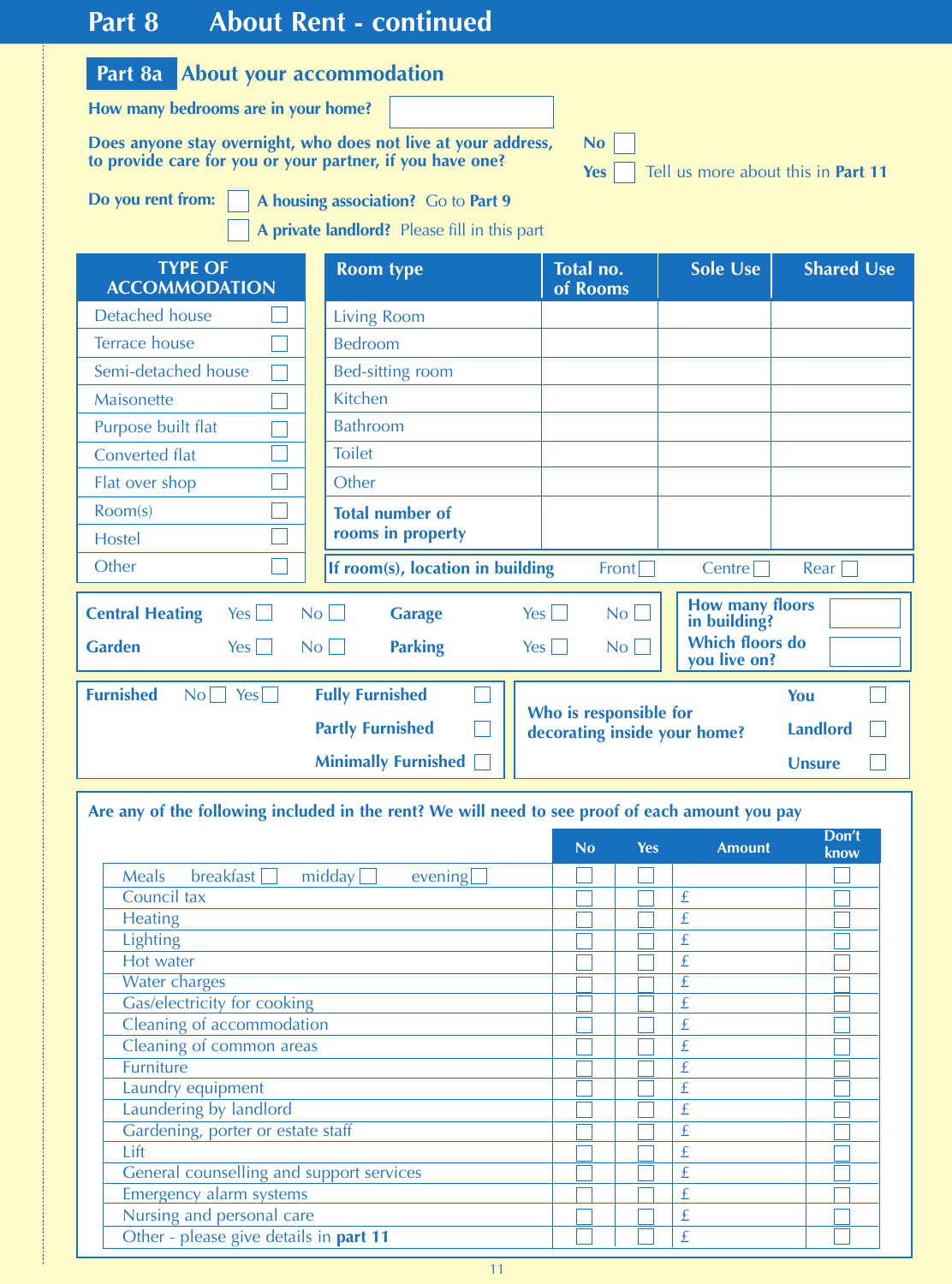# **Part 9** How we pay you and the choices you have

### **Part 9a Paying your housing benefit and reducing your council tax**

- **Council tax reduction.** We will credit your council tax account and you will get a lower bill.
- **Tenant of a housing association, housing trust or registered social landlord,** we will usually pay any housing benefit that you are awarded direct to your landlord, unless you tell us to pay you in the box below.
- **Tenant of a private landlord,** we will usually pay any housing benefit that you are awarded to you. If you have difficulty managing your affairs, have rent arrears or are unlikely to pay your rent, we may decide to pay your landlord. If you want us to consider paying your landlord please tick the box below and tell us why you want the money to go to your landlord. You will need to provide proof of any special circumstances you may have, such as a letter from your doctor, care worker or advice agency. **Your landlord will need to agree to receive these payments and sign a landlord agreement form before we can pay your benefit to them.**

**Are you behind with your rent?** No

| $\mathbf{N}$ |                                                 |  |  |  |
|--------------|-------------------------------------------------|--|--|--|
|              | Yes $\Box$ If 'Yes', how many weeks do you owe? |  |  |  |

**By law, we must pay your landlord if you are 8 weeks or more in arrears**

**Tick this box if you want your local housing allowance paid to your landlord Tell us why you want it paid to your landlord** 

**Part 9b Payment direct to your bank account** We cannot pay you if you are 8 weeks or more in arrears.

About the account you want to use.

- You can use an account in your name, your partner's name or joint names.
- You can use an account in someone else's name if:
	- the terms and conditions of their account allows this; and
		- they agree to let you use their account; and
		- you are sure they will use your money in the way you tell them.
- You can use a credit union account.
- If someone is acting on your behalf you can use an account in their name or both your names.

#### **If you do not have a bank account you can get information about opening a basic bank account at www.knowsley.gov.uk, from any of our One Stop Shops or by calling 0151 443 4042**

### **Your account details**

**Please take care filling in your bank details.** If you tell us the wrong account details your payment may be delayed or you may lose money. You can find the account details on your cheque book or bank statements or by asking your bank, building society or credit union.

**Please remember to tell us if any of your account details change in the future.**

### **Your account details**

| Name of account holder                                                    |  |
|---------------------------------------------------------------------------|--|
| Full name of bank,<br>building society or                                 |  |
| credit union                                                              |  |
| Sort code                                                                 |  |
| <b>Account number</b>                                                     |  |
|                                                                           |  |
|                                                                           |  |
| Building society roll or<br>reference number or<br>credit union reference |  |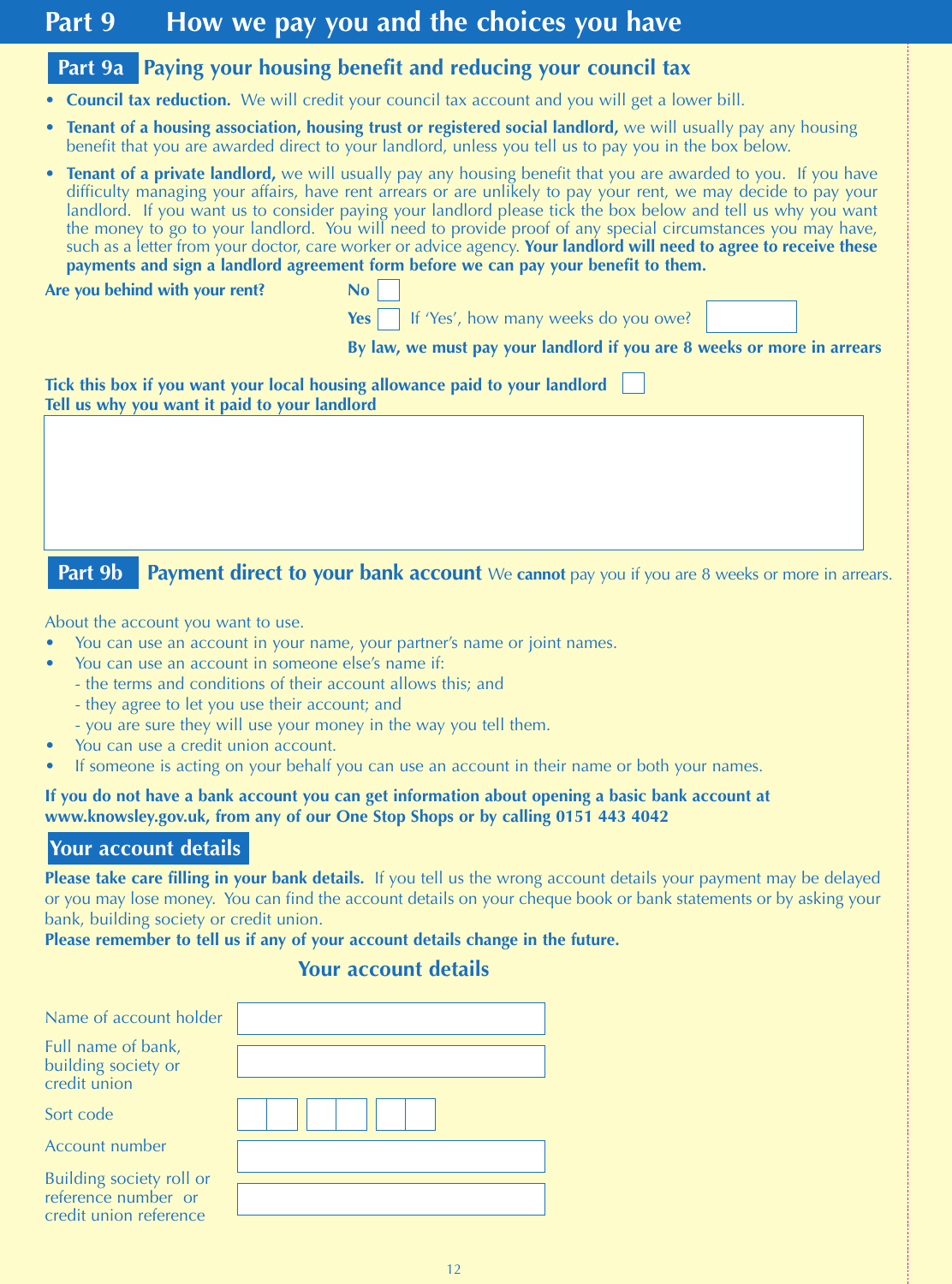# **Part 10 Backdating your claim**

We can usually award benefit from the Monday after the day we receive your claim. Sometimes we can pay benefit from an earlier date if you have good reason for not claiming earlier.

#### **We can only backdate your claim, if you are working age, for a maximum of:**

- **- 6 months for housing benefit, and/or**
- **- 3 months for council tax reduction.**

If you or your partner have reached the qualifying age for state pension credit, we will automatically treat your claim as being made 3 months earlier, or, from the date you or your partner became of pension age or you became liable for rent or council tax if this is less than 3 months.

**Date you want to claim benefit from**



#### **Tell us why you did not claim earlier.**

Please give as much information as you can and provide proof wherever possible, such as a letter from your doctor, hospital or care worker. We may need to contact you again about this.

# **Part 11 Anything else you need to tell us**

Use the space below to tell us anything else you think we need to know about. Use a separate sheet of paper if you need to and attach it to this form. Make sure you put your name and address on any additional sheets and number them.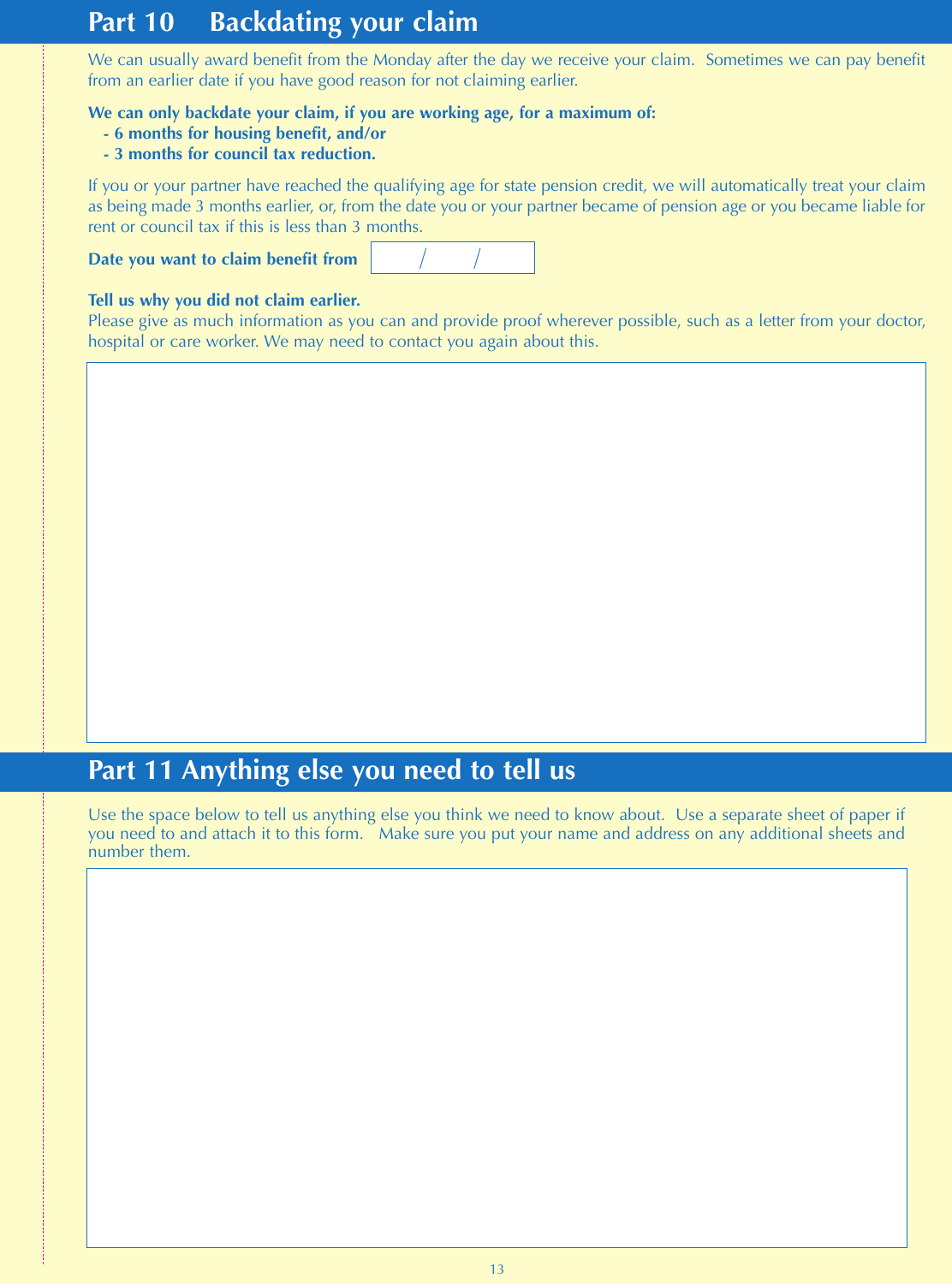# **Part 12 Sharing information about your claim**

### **Part 12a Supported living**

To help people to continue living in their own home, our Supported Living Team may be able to help meet the costs for certain charges which housing benefit cannot cover. This includes things such as general counselling and support, emergency alarm, floor or wall sensors, home help or care and attendance at a day care centre.

To make sure that you get all the financial help you are entitled to for the supported living services that the council provides, we may pass some information about your housing benefit and/or council tax reduction claim to other parts of the council. This can help us speed up your claim and means you will not have to fill in any more forms. We will only share information on your housing benefit and/or council tax reduction claim.

If you do not currently receive any supported living services but feel you have need of them we can arrange for the Knowsley Access Team to contact you. If you would like the Knowsley Access Team to contact you tick this box. If you prefer, you can contact the team directly on **0151 443 2122,** for advice and to arrange for an assessment of your needs.

# **Part 12b Sharing your information with other people you trust**

Sometimes you may need someone else to contact us about your claim, such as a family member, a friend or someone else acting for you. We can only discuss your claim with another person if you have given us permission to do so. If you would like someone else to speak to us on your behalf please tell us about them below.

#### **I give Knowsley Council Benefit Section permission to discuss my claim with the person named below**

| <b>Full name</b>                                                                                                                                                                                     |                         |  |
|------------------------------------------------------------------------------------------------------------------------------------------------------------------------------------------------------|-------------------------|--|
| <b>Relationship to you</b><br>(such as mother, son, friend<br>care worker, welfare rights advisor)                                                                                                   |                         |  |
| We may need to write to you from time<br>to time. Do you want us to send any<br>letters directly to the person you have<br>named instead of to you?<br>If 'Yes', please give their address, postcode | No<br><b>Yes</b>        |  |
| and telephone number.                                                                                                                                                                                | <b>Postcode</b>         |  |
|                                                                                                                                                                                                      | <b>Telephone number</b> |  |

# **Part 13 Viewing your housing benefit and council tax reduction information on-line**

You can now register on-line to see information about your benefit claim, such as weekly benefit amount, next payment date, amount due and previous payments.

#### **For more information go to www.knowsley.gov.uk - My neighbourhood - online services**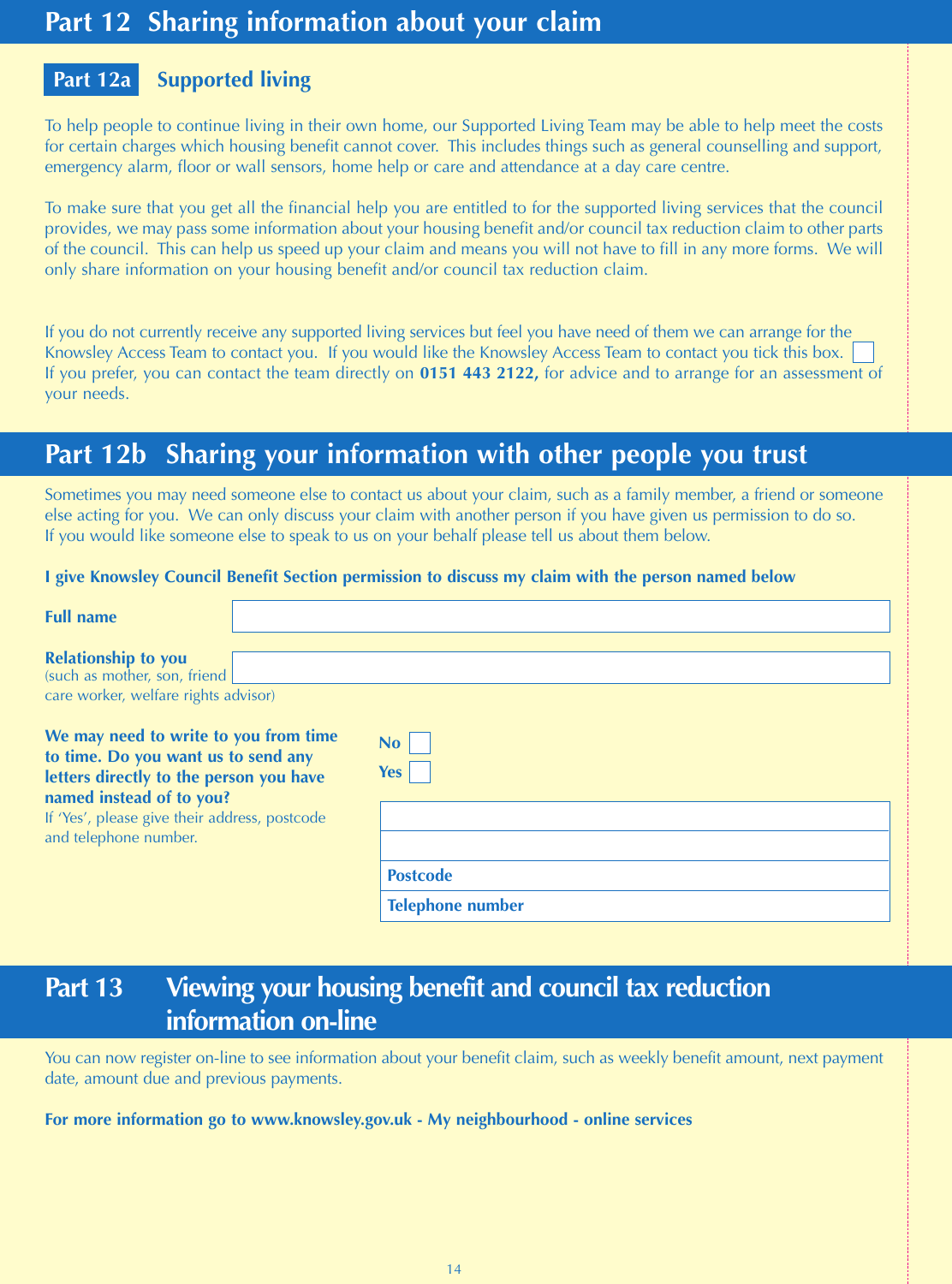# **Part 14 Declaration of Truth**

### **Please read this part carefully before you sign and date it.**

**If you have a partner, it is better for you both to sign this declaration so that we can make sure you get the maximum amount of benefit you are entitled to.**

**Even if someone else has completed this form for you, you must still understand and sign the declaration.**

#### **I understand the following.**

- If I give information that is untrue or not complete you may take action against me. This may include court action.
- You will use the information I have given to process my claim for housing benefit and/or council tax reduction, free school meals and care and support costs.
- You will use the information I have given and share it with other council departments to check or prove my entitlement to other benefits, grants and services that I may have a right to receive, such as care to help me stay in my home.
- You may use any information I have given on this form, and share it with other organisations, such as government departments, local authorities and private sector companies, such as a charity or other voluntary or private sector bodies in connection with the provision of any services that I am entitled to.
- You regularly match data with the Department for Work and Pensions which can detect undeclared income and bank accounts.
- You may check the information with other sources, where the law allows this, including other organisations, such as government departments, local authorities and private sector companies, such as banks or other organisations that may lend me money and Experian, a credit reference agency for the purposes of preventing or detecting fraud.
- I must let you know right away about any change in my circumstances that might affect my claim.
- If I receive too much benefit because I do not tell you about changes in my circumstances I will have to repay the money

#### **I declare the information I have given in this form is true and complete.**

| Signature of person claiming | <b>Date</b> |  |
|------------------------------|-------------|--|
| <b>Partner's signature</b>   | <b>Date</b> |  |

**If any part of this form has been filled in by someone other than the person claiming, please tell us why you are filling this form in for them, such as the person is blind, dyslexic or has difficulty reading, writing or understanding English.**

**Full name of person filling in the form** 

#### **Your relationship to the person claiming**

- I have read each question to them and written down their answers.
- I have read the declaration above to them and they have confirmed they understand it.

| <b>Signature of person filling</b> |             |
|------------------------------------|-------------|
| in the form                        | <b>Date</b> |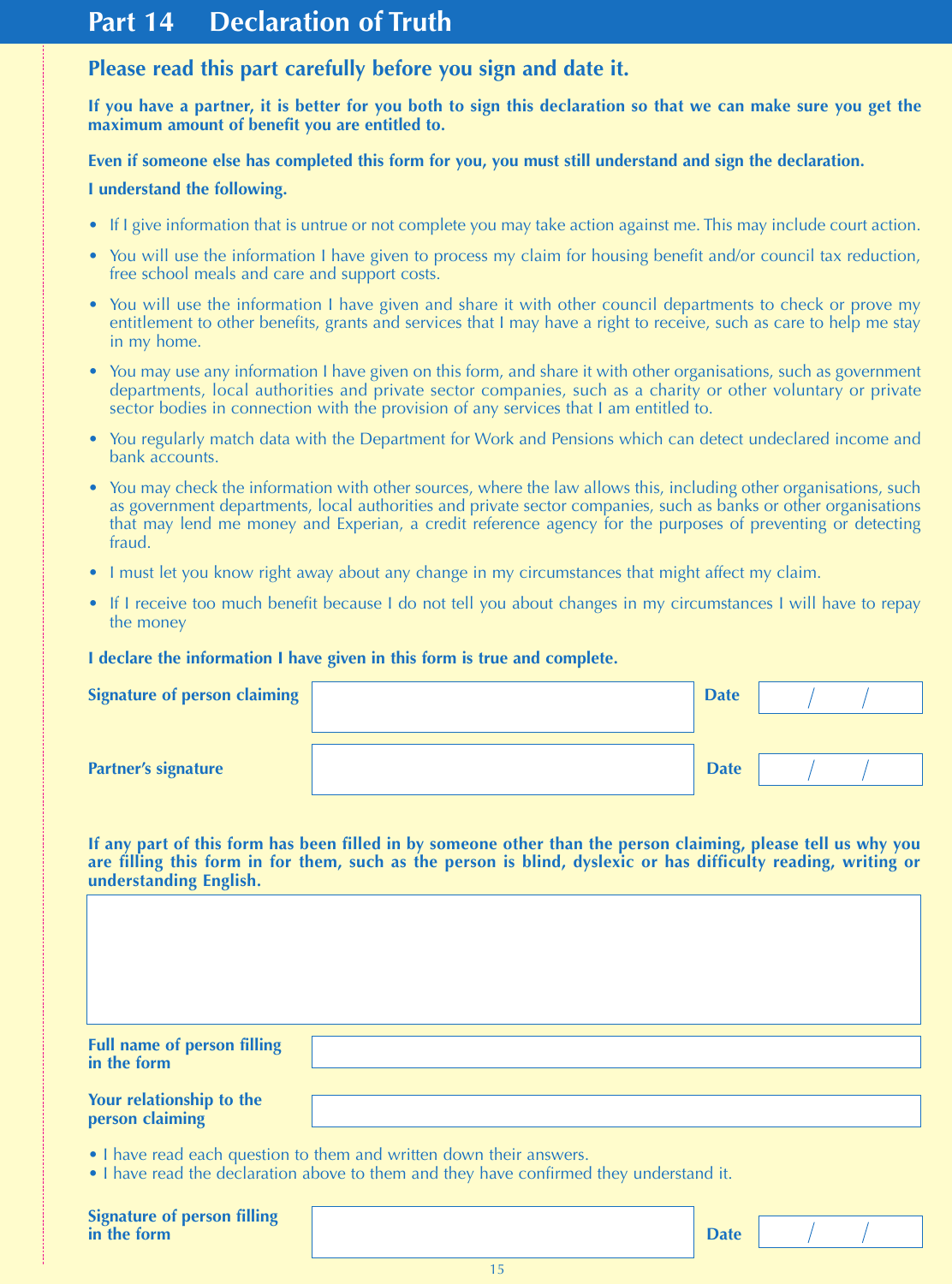# **Part 15 Proof you need to provide with your claim**

If you or your partner **get** income support, income-based jobseekers allowance, income-related employment support allowance, guaranteed pension credit or universal credit you do not need to provide proof of national insurance number, identity, income or savings and investments.

The Department for Work and Pensions has already verified these details. We will check the details with the Department for Work and Pensions and will contact you if we need to. However, you may need to provide proof of income for any other adults living with you (see below for guidance) and if you pay rent you will need to provide your tenancy agreement or letter from your landlord.

If you or your partner **do not get** income support, income-based jobseekers allowance, income-related employment support allowance, guaranteed pension credit or universal credit **you will need to provide the following proof** to support your claim:

#### **Proof of national insurance number and identity for you and your partner**

You need to provide one form of proof for National Insurance number, such as NI number card, payslip or pension slip, letter from DWP or Tax Office. Plus one other proof of identity such as passport, birth or marriage certificate, medical card, driving licence, UK residence permit, EEC identity card or recent gas or electricity bill.

#### **Proof of earnings**

If you, your partner or any other adult living in your home is working you will need to provide the latest 5 weekly, 2 monthly or 3 fortnightly payslips for each job. If you haven't got them all bring in the most recent that you have and we will let you know if you need to provide any more. If you don't have any payslips tell us and we will send a form to your employer to complete.

### **Proof of tax credits (child, working or disabled tax credits) if you are not claiming universal credit**

Bring in your most recent award letter if you have it. Don't worry if you haven't, we should be able to get the information from the Tax Credit Office and will contact you if we need to.

#### **Proof of child benefit**

Bring in your most recent award letter or your latest bank/building society or credit union statement showing the child benefit being paid in.

#### **Proof of other income you receive**

**Private pension:** bring in your most recent pension slip.

**Maintenance from a former partner:** the court order or a letter from the former partner. You only need to provide proof if the payment is for you or your partner. You don't need to provide proof if it is paid for children only. **Student grant or bursary:** for you or your partner provide your latest award letter confirming start date, course type, course length and a breakdown of loan, grant or bursary. For any other adult in your home provide their student certificate.

#### **War pension or war widow's pension**

Your latest award letter showing how your pension is made up.

#### **Other state benefits, allowances or pensions**

The only benefit you have to provide proof of is industrial injuries disablement benefit. If you, your partner or other adults living in your home get any other state benefit, state allowance or state pension, fill in the details on the claim form and we will check them with Jobcentre Plus or the Pension and Disability Service. We will contact you if we cannot get the details.

#### **Proof of capital, savings and investments**

**Working age:** You usually only need to provide proof if your total amount is over £6,000, but you still need to tell us how much you have. We may need to contact you for proof where your savings are below the above amounts. **Pension age:** You usually only need to provide proof if your total amount is over £10,000, but you still need to tell us how much you have. We may need to contact you for proof where your savings are below the above amounts.

These amounts apply whether you are single or have a partner. If your total savings, capital and investments are above these amounts you need to provide all your bank, building society or post office books, full bank statements, certificates for premium bonds, National Savings Certificates, ISAs, stocks, shares and unit trusts. We need to see evidence of any interest or dividends you get on investments and savings. Bank statements must show details for at least the last 2 months.

#### **Proof of rent**

You must provide proof of your current rent, such as your tenancy agreement, latest rent increase letter or letter from your landlord.

#### **Proof of money you pay out**

Such as letters showing how much you have to pay towards student fees, maintenance or child support payments or child carer costs.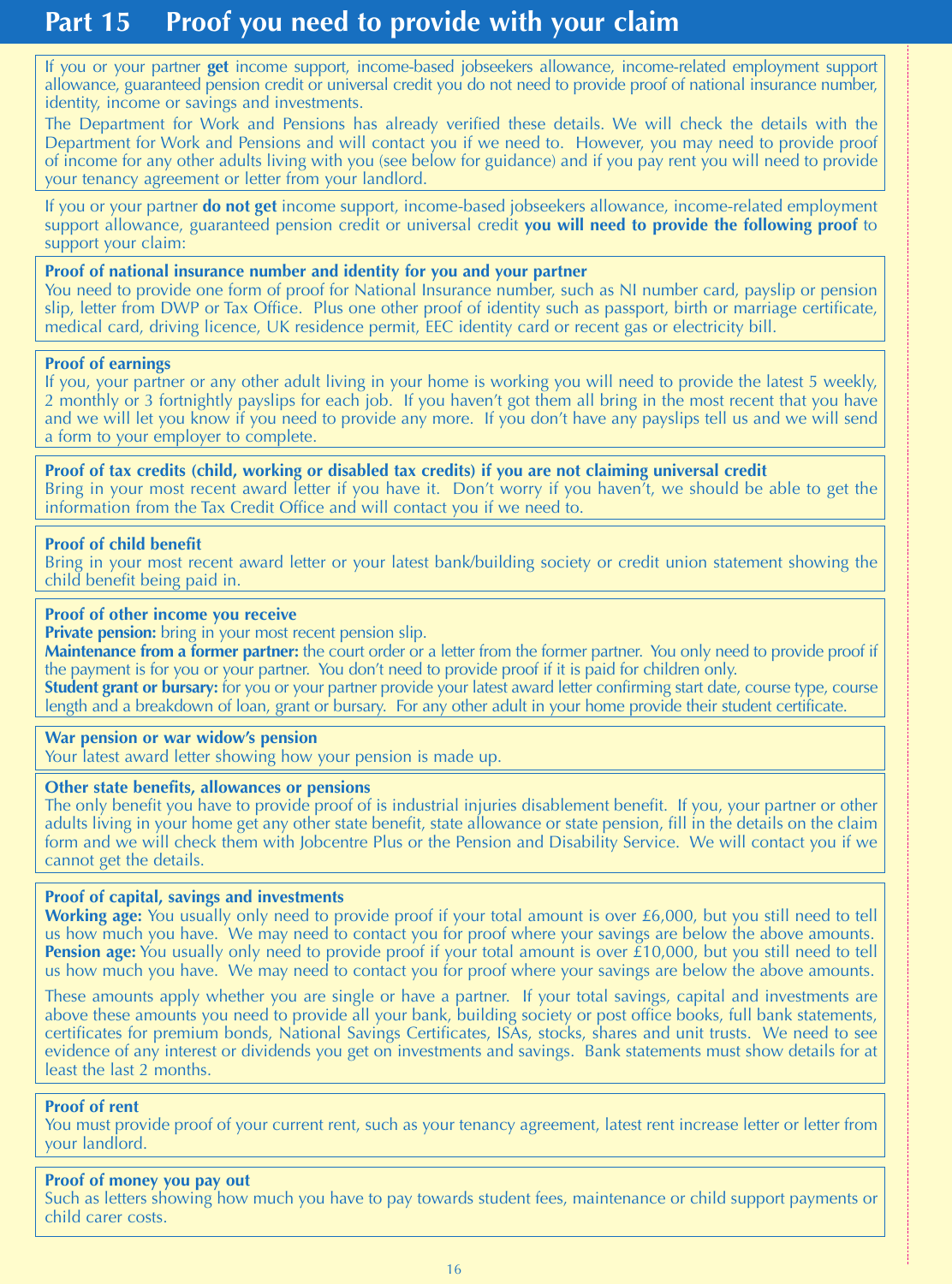# **Equal opportunities monitoring form**

We have a duty to make sure that all people living or working within our borough have the opportunity to use our services and that people feel fairly treated when they do use our services.

Monitoring the people who use our services tells us if we are leaving any group out or treating any group unfairly when they do use our services. The information you are about to complete is held securely and confidentially. All personal details are protected by the Data Protection Act, which stops unlawful access by any person, agency or organisation and the Freedom of Information Act.

**Please tick the boxes below that you feel best describe you. You do not have to answer the questions if you prefer not to.**

| What is your gender?                                         | Male            | Female    |
|--------------------------------------------------------------|-----------------|-----------|
| Do you consider yourself to be disabled?                     | Yes             | <b>No</b> |
| <b>What is your ethnic group?</b> (Tick the appropriate box) |                 |           |
| <b>Asian or Asian British</b>                                |                 |           |
| Bangladeshi                                                  | Chinese         |           |
| Indian                                                       | Pakistani       |           |
| Any other Asian background (Please write below)              |                 |           |
|                                                              |                 |           |
| <b>Black or Black British</b>                                |                 |           |
| African                                                      | Caribbean       |           |
| Any other Black background (Please write below)              |                 |           |
|                                                              |                 |           |
| <b>Mixed or Mixed British</b>                                |                 |           |
| <b>White and Black African</b>                               | White and Asian |           |
| <b>White and Black Caribbean</b>                             |                 |           |
| Any other mixed background (Please write below)              |                 |           |
|                                                              |                 |           |
| <b>White</b>                                                 |                 |           |
| White English/Welsh/Scottish/Northern Irish/British          |                 |           |
| White Irish                                                  |                 |           |
| <b>Gypsy or Irish Traveller</b>                              |                 |           |
| Any other White background (Please write below)              |                 |           |
|                                                              |                 |           |
| Arab or other ethnic group                                   |                 |           |
|                                                              |                 |           |

Arab

Any other ethnic group (Please write below)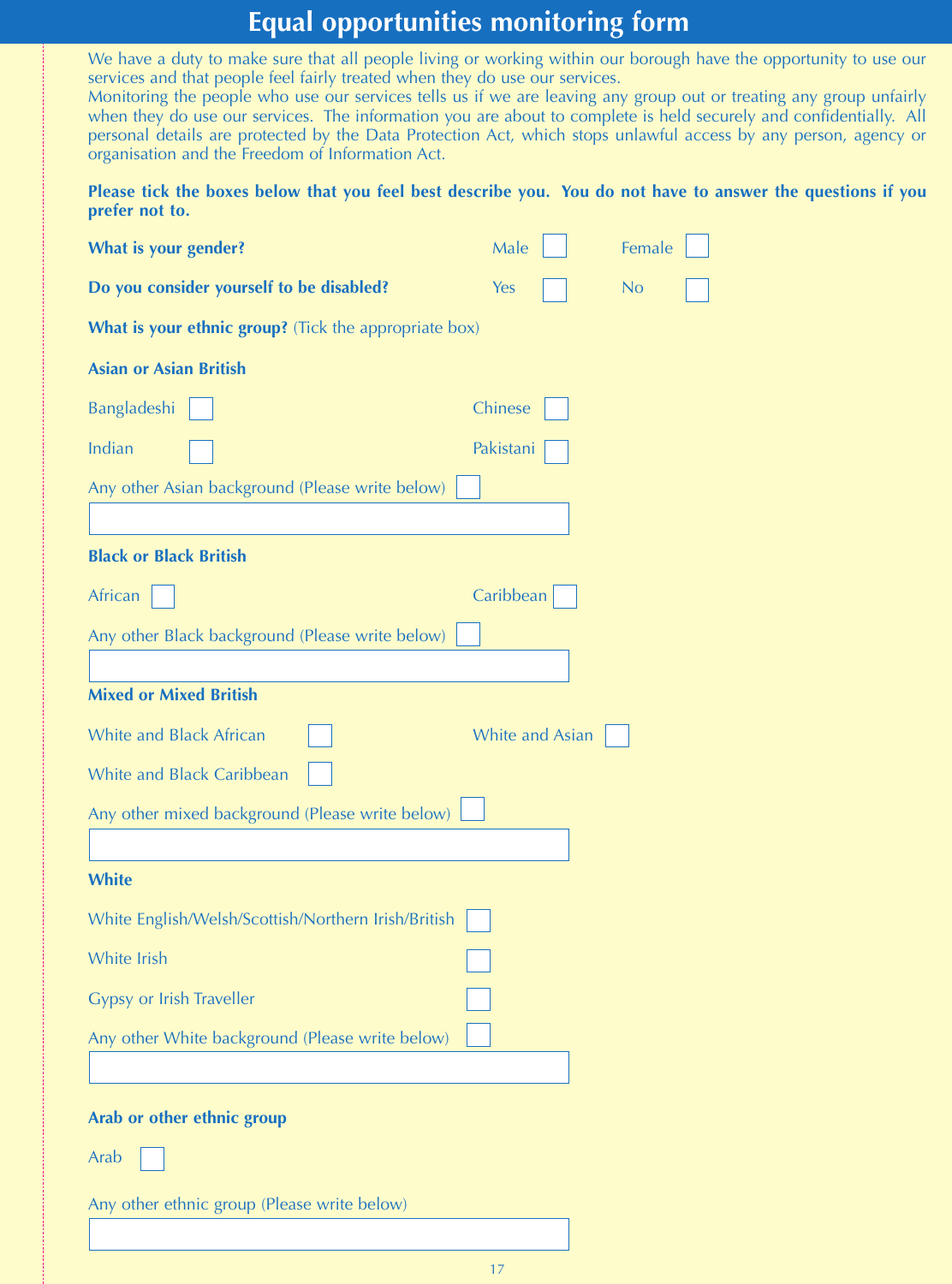# **What happens next?**

When you have filled in and signed this form, take it into your local One Stop Shop and you will be given a receipt. This will show the date your form was received and whether your claim is **complete** or **incomplete.** You can also post your form to us, the address is on the back page. P**lease do not send valuables such as passports and bank books in the post.** If you cannot get out we can arrange a home visit, please ring 0151 443 4234.

**If your claim is complete** - We aim to process your claim as quickly as possible and we will send you a letter telling you how much housing benefit and/or council tax reduction you are entitled to. When you get the letter please read it carefully and tell us right away if you think any of the information is wrong. Sometimes, even though your claim appears complete we may need some more information before we can process it. If so, we will contact you to tell you what we need.

**If your claim is incomplete** - You need to provide some proof or information. Your receipt will show what you need to bring in. **Remember, we can't work out how much benefit you should get until you bring in the missing information.** If you don't have the information we have asked for please tell us right away and we will try to help. Bring the information in as soon as you can. **If you don't bring in all the information within a calendar month of the date on your receipt then you may not get any benefit at all and you will have to pay full rent and/or council tax.**

**Remember, you must tell us right away if anything you have told us on the claim form changes.** 

### **Our customer promise**

### **We promise to:**

- give you the right information to make it clear what you can expect from us and what you need to do in return;
- do our best to help you, listen to you and make sure you feel comfortable dealing with us;
- explain why decisions have been made about your claim and what will happen next if it is not what you hoped for;
- deal with your claim as quickly as we can. We will tell you how long it will take and do our best to keep to the time we have said;
- make sure that you can contact us in ways that are simple and easy to understand. We will tell you about other services that may help you;
- protect your personal information;
- use your feedback to help improve our service;
- take any complaints seriously, our leaflets, website or staff will explain how to submit a complaint;
- protect public money we will not tolerate fraud; and
- measure how well we meet these standards and publish the results.

### **We expect you to:**

- tell us whenever your personal or household circumstances change;
- treat our staff with courtesy;
- keep any appointment you have with us, or let us know as soon as possible if you cannot.
- tell us if you need to communicate with us in a different way.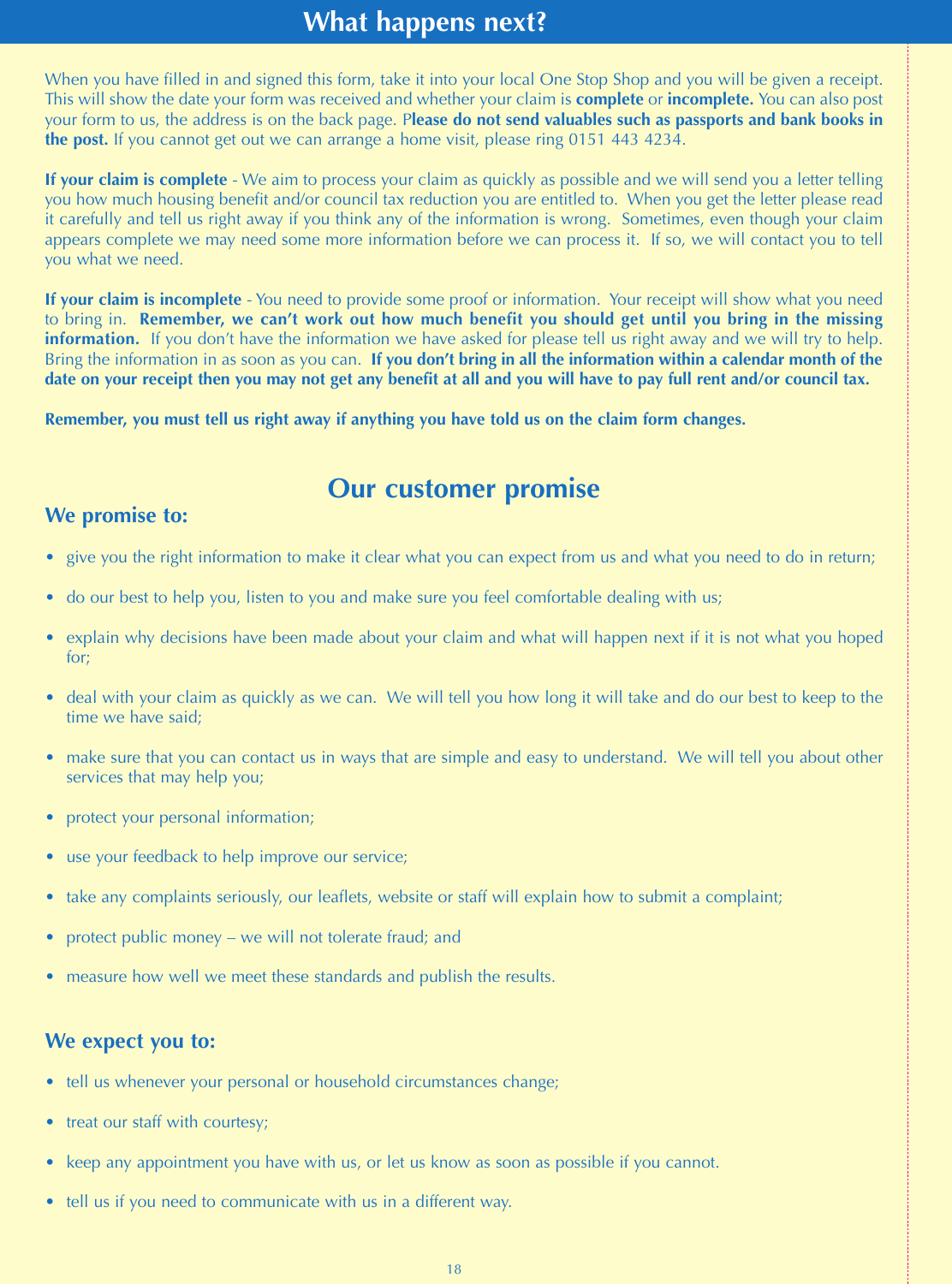# **Changes you must tell us about**

You must tell us straight away if you have any change that might affect the amount of housing benefit and council tax reduction you receive, such as;

### **Income:**

- if your income or the income of anyone living in your household changes;
- your income support, income-based job seekers allowance, income-related employment support allowance, guaranteed pension credit or universal credit ends ;
- you or your partner start work, receive a pay rise or your wages change due to working different hours;
- if you or your partner start to receive child tax credit, working tax credit, pension credit or universal credit; or
- any other type of income you receive changes.

### **Capital, savings and investments:**

• your or your partner's capital, savings or investments change.

### **Household:**

- any of your children leave school or leave home (if your child becomes 18 please confirm if you continue to receive child benefit for them);
- anyone moves into or out of your home (including lodgers and subtenants);
- you or anyone living with you becomes a student, goes on a youth training course, goes into hospital or nursing home or goes into prison;
- you move home, either on a temporary or permanent basis; or
- you or your partner will be away from home for more than a month.

### **Rent:**

• your rent changes.

### **You can tell us about these changes by:**

- calling into any One Stop Shop;
- telephoning us;
- writing to us;
- emailing us.

Our contact details are on the back page.

If you don't tell us about a change right away you may lose money or you may get too much benefit and have to pay it back. You must make sure **you** tell us about these changes. Don't rely on someone else to pass the message on. It is an offence not to tell us about any change that affects the amount of benefit you receive and we may take court action against you. **If you have a change but you are not sure if it affects your benefit, please contact us and we will be happy to advise you.**